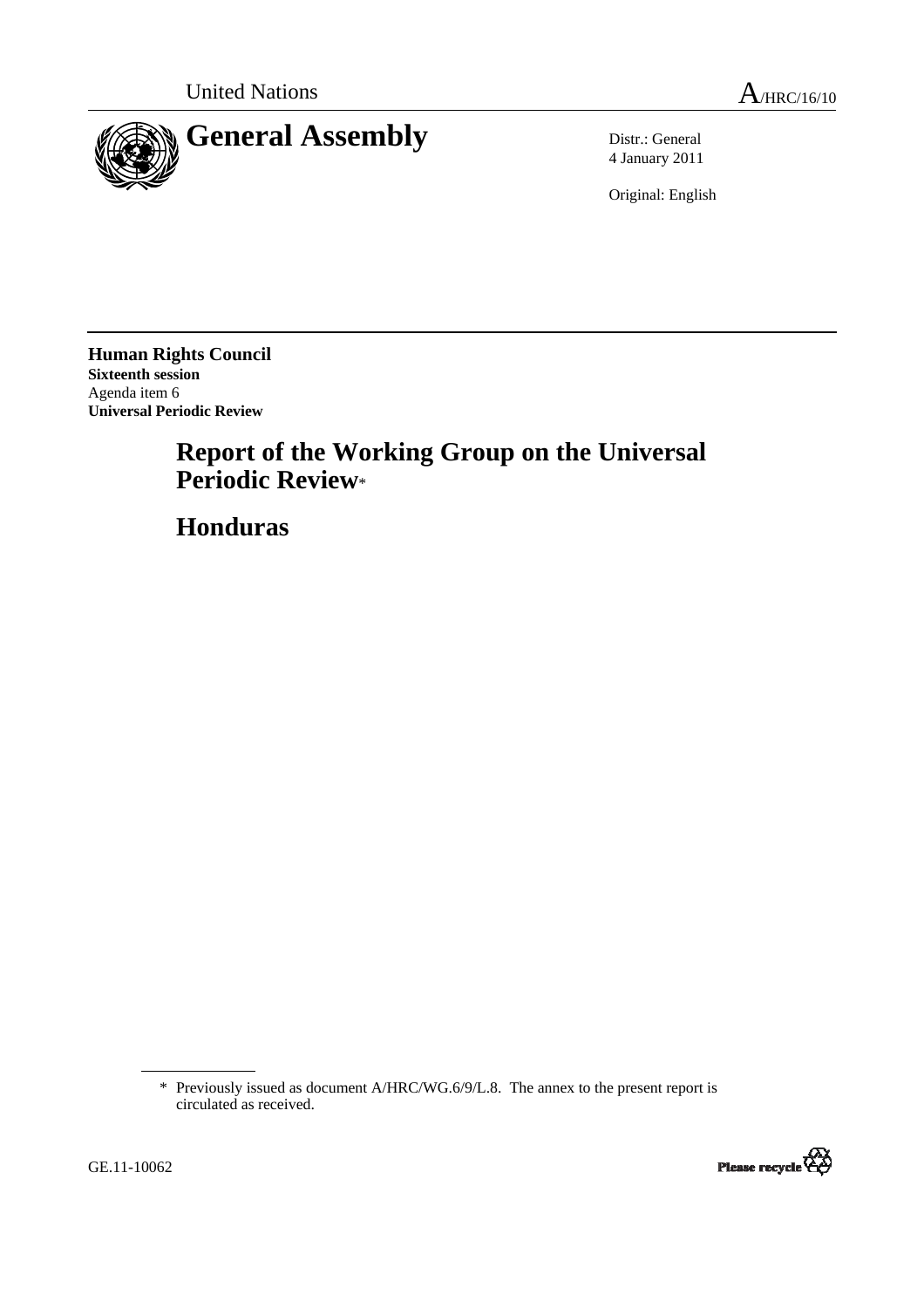### **A/HRC/16/10**

## Contents

|       |    | Paragraphs | Page |
|-------|----|------------|------|
|       |    | $1 - 4$    | 3    |
|       |    | $5 - 80$   | 3    |
|       | A. | $5 - 21$   | 3    |
|       | В. | $22 - 80$  | 5    |
| H.    |    | $81 - 84$  | 13   |
| Ш.    |    | 85         | 22   |
| Annex |    |            |      |
|       |    |            |      |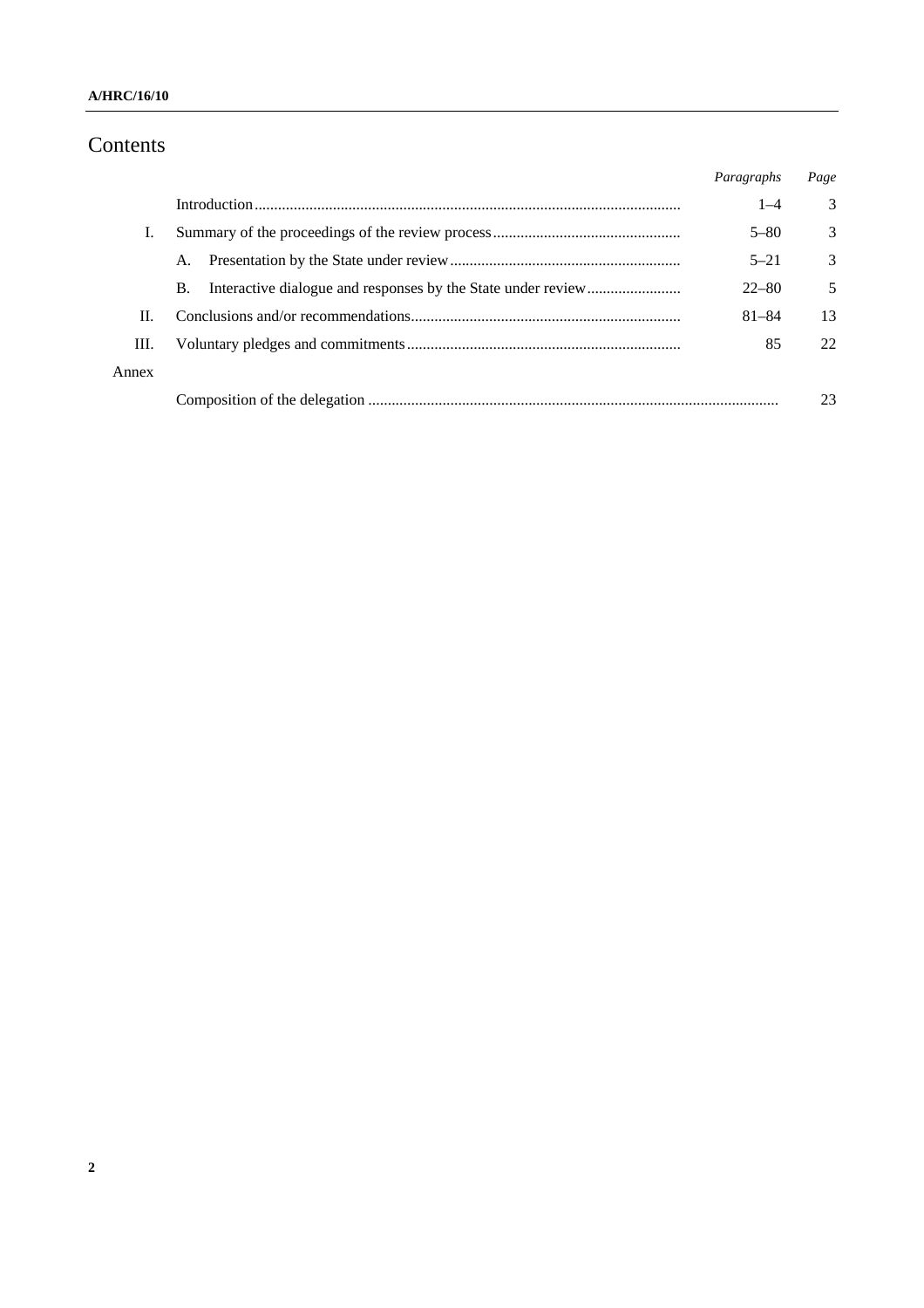## **Introduction**

1. The Working Group on the Universal Periodic Review, established in accordance with Human Rights Council resolution 5/1, held its ninth session from 1 to 12 November 2010. The review of Honduras was held at the 8th meeting, on 4 November 2010. The delegation of Honduras was headed by the Vice-President of the Republic of Honduras, María Antonieta Guillén de Bográn. At its 12th meeting, held on 8 November 2010, the Working Group adopted the report on Honduras.

2. On 21 June 2010, the Human Rights Council selected the following group of rapporteurs (troika) to facilitate the review of Honduras: Thailand, the United Kingdom of Great Britain and Northern Ireland and the Russian Federation.

3. In accordance with paragraph 15 of the annex to resolution 5/1, the following documents were issued for the review of Honduras:

 (a) A national report submitted/written presentation made in accordance with paragraph 15 (a) (A/HRC/WG.6/9/HND/1);

A compilation prepared by the Office of the United Nations High Commissioner for Human Rights (OHCHR) in accordance with paragraph 15 (b) (A/HRC/WG.6/9/HND/2);

 (c) A summary prepared by OHCHR in accordance with paragraph 15 (c) (A/HRC/WG.6/9/HND/3).

4. A list of questions prepared in advance by the United Kingdom, the Czech Republic, Denmark, Germany, the Netherlands, Slovenia, Sweden and Switzerland was transmitted to Honduras through the troika. Those questions are available on the extranet of the universal periodic review.

## **I. Summary of the proceedings of the review process**

#### **A. Presentation by the State under review**

5. The head of the delegation recalled the commitment of Honduras and noted that the country had ratified several core international and regional human rights instruments.

6. During the general elections held in November 2009, the people of Honduras had exercised their right to auto-determination and their civic duty to resolve conflicts through democratic mechanisms. In that regard, the people of Honduras had demonstrated to the international community that they embraced democracy as the best system for guaranteeing governance by the people. A Government of unity and reconciliation had been established.

7. The delegation referred to the participation of a high-level inter-institutional delegation in the interactive dialogue of the universal periodic review of Honduras, as well as the opportunity that this provided to assess progress and evaluate challenges and opportunities in the promotion and protection of human rights and also contribute to the process of dialogue and national consultation on various thematic areas of concern to all human beings.

8. Honduras reaffirmed its commitment to respecting and protecting the dignity of the human being. A strategy for the promotion of, respect for and observance of human rights as a national objective had been set out in the new "Vision for the Country – Plan for the Nation", which was the result of a broad consultation among civil society, academia,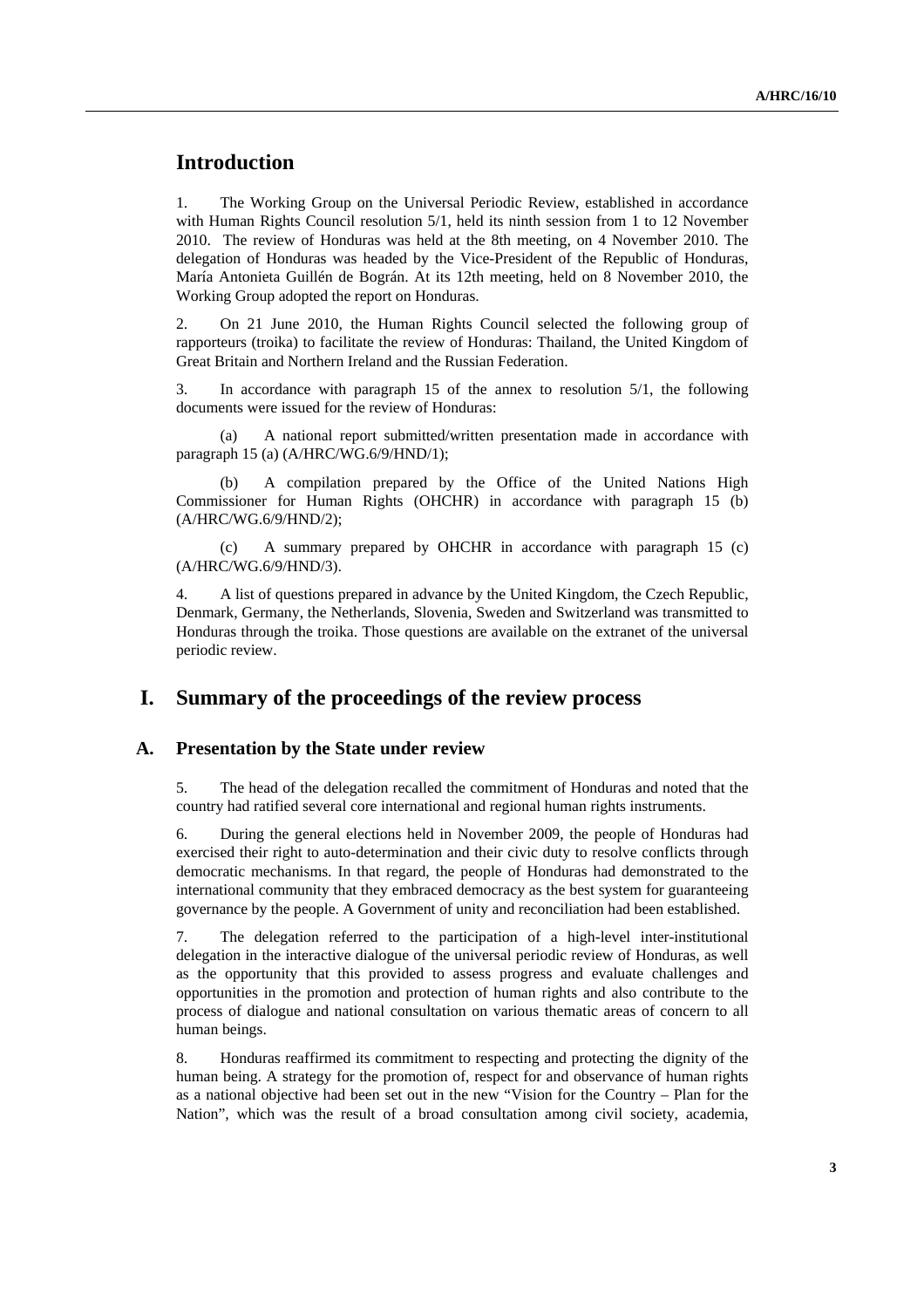political parties and other key national actors. For the first time, a human-rights-based public policy and a national human rights plan of action would be implemented in the country, through the recently established State Secretariat of Justice and Human Rights.

9. In line with that policy, an open and standing invitation had been issued to all mechanisms and special procedures of the United Nations and the Organization of American States, including an invitation to the Office of the High Commissioner to open an office in the country. The goal of Honduras was to promote good practices and better monitoring for the promotion and protection of human rights.

10. Honduras indicated that the main and most pressing challenge was the need to ensure the protection of the right to life. The delegation referred to the violence affecting the country as a result of organized crime. The delegation described actions being taken to address that situation, but recognized that there was still work to be done and noted the need to define a strategy for guaranteeing the security of citizens as a human right.

11. The delegation indicated that Honduras had complied with all commitments undertaken within the framework of the Guaymuras Dialogue and the Tegucigalpa-San José Accord, among which was the establishment of a truth and reconciliation commission.

12. With regard to the main human rights issues, as raised by the High Commissioner for Human Rights and specific Rapporteurs, the delegation noted that Honduras had taken a series of actions to address them. The delegation provided information about, inter alia, measures to address impunity, to strengthen the independence and capacity of the Office of the Special Prosecutor for Human Rights, and to ensure that the national police respected human rights.

13. Honduras also referred to actions taken to comply with obligations arising from the Convention on the Rights of the Child and its two Optional Protocols, among which had been the establishment of legal, institutional and policy frameworks to address the problem of the sexual and commercial exploitation of children and child labour.

14. The delegation also noted challenges and the need to address poverty and strengthen the capacities of State institutions, and highlighted the need for support and technical assistance from the international community.

15. Regarding the situation of women in Honduras, the delegation described the legal and institutional framework and referred to gender-related policies and programmes to address the challenges faced by women, including the problem of violence, access to justice and political participation, as well as femicide.

16. The delegation referred to other priority areas to be addressed as part of the national human rights plan of action, such as the comprehensive attention that should be accorded to persons with disabilities, and the promotion and protection of lesbian, gay, bisexual and transgender groups, migrants and ethnic groups. Information on efforts to protect the right to health and to promote the right to education and food security was also provided by the delegation.

17. Honduras recognized the reality of the problem of racism and racial discrimination and its direct impact on the effective enjoyment of their human rights by indigenous and Afro-Honduran peoples.

18. In September 2009, Honduras had received a visit by the Subcommittee on the Prevention of Torture, which had recommended that the infrastructure of the penitentiary centres in Honduras be improved. The delegation reported that the Council of Ministers had already issued an Executive Decree allocating approximately \$35 million for improving infrastructure and equipment at nine centres. The legislation providing for the national preventive mechanism referred to in the Optional Protocol to the Convention against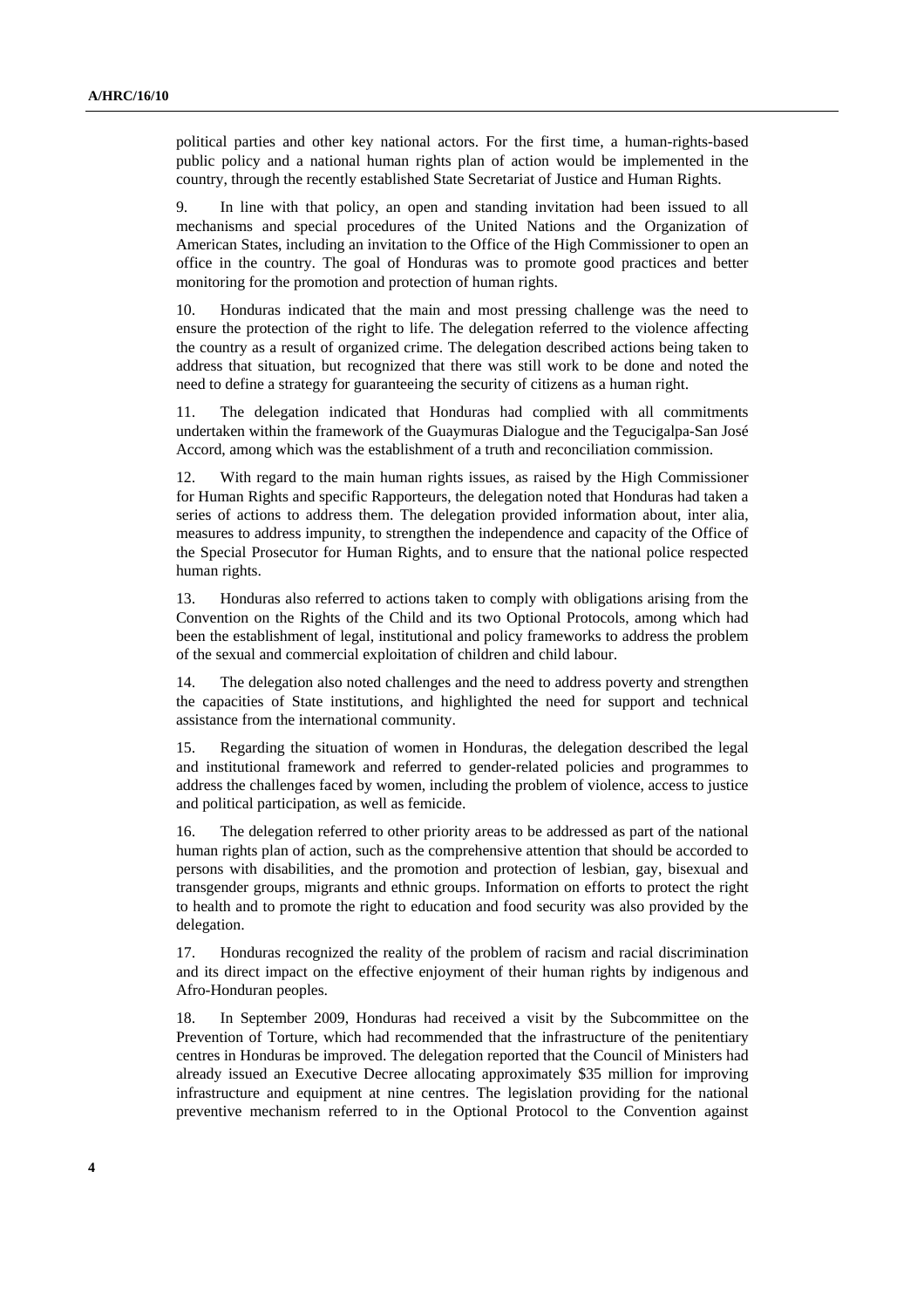Torture had been adopted, and the President and other high-level public officials had condemned the practice of torture and other cruel and inhuman treatment.

19. The delegation also recognized the need to make further efforts to harmonize domestic legislation with international human rights standards regarding the issue of enforced disappearance. Concerning allegations of arbitrary detention, Honduras also recognized that the Public Prosecutor's Office could improve its performance in terms of the monitoring of the security forces.

20. The delegation expressed concern about the allegations concerning threats and aggression against journalists, social communicators and human rights defenders, and called on them to report such practices to the relevant national bodies with a view to prevention, investigation and the punishment of those found responsible.

21. Regarding the murder of nine journalists, the delegation reported that the evidence resulting from the investigations relating to two cases had been presented in court and that the investigations relating to two other cases were being completed. Honduras had requested assistance from other countries to support the investigations. However, Honduras noted that, in the two cases presented in court, there was no evidence indicating that the crimes had been politically motivated or that State agents had been involved. The State, however, assumed its responsibility for investigating and bringing to justice those responsible.

#### **B. Interactive dialogue and responses by the State under review**

22. During the interactive dialogue, 44 delegations made statements. Recommendations made during the dialogue are found in section II of the present report.

23. France referred to the appeal by a group of Special Rapporteurs for measures guaranteeing the security of journalists. It noted the concerns of the Committee on the Elimination of Discrimination against Women regarding the persistence of violence against women. France also raised the issue of Honduras as a country of origin, destination and transit in relation to victims of human trafficking, mainly for the purpose of sexual exploitation. France made recommendations.

24. India welcomed institutional reforms and efforts to harmonize domestic legislation with international standards. It commended Honduras for having acceded to most core international human rights instruments. It referred to the reform of the health sector, the measures taken in the field of education, the implementation of social housing programmes, and the focus placed on the right to a healthy environment. India encouraged Honduras to implement its migration policy.

25. Indonesia appreciated the efforts made by Honduras to stabilize the country and undertake the necessary democratic reforms following the coup d'état of June 2009. Indonesia welcomed the setting up of the Truth Commission, as well as the role played by the Office of the National Commissioner for Human Rights, the establishment of the Institute for Children and the Family, and the attention given to vulnerable groups. Indonesia made recommendations.

26. Poland welcomed the progress made by Honduras in bringing its legislation into line with international standards. It noted the increasing crime rates and the lack of adequate judicial protection and redress for victims. Poland inquired about the steps Honduras intended to take to reduce impunity and improve judicial mechanisms so that they ensured the independent, timely and effective protection of citizens. Poland made recommendations.

27. Azerbaijan commended the establishment of the Truth Commission, the invitation to special procedures, and the measures taken to promote women's rights. It inquired about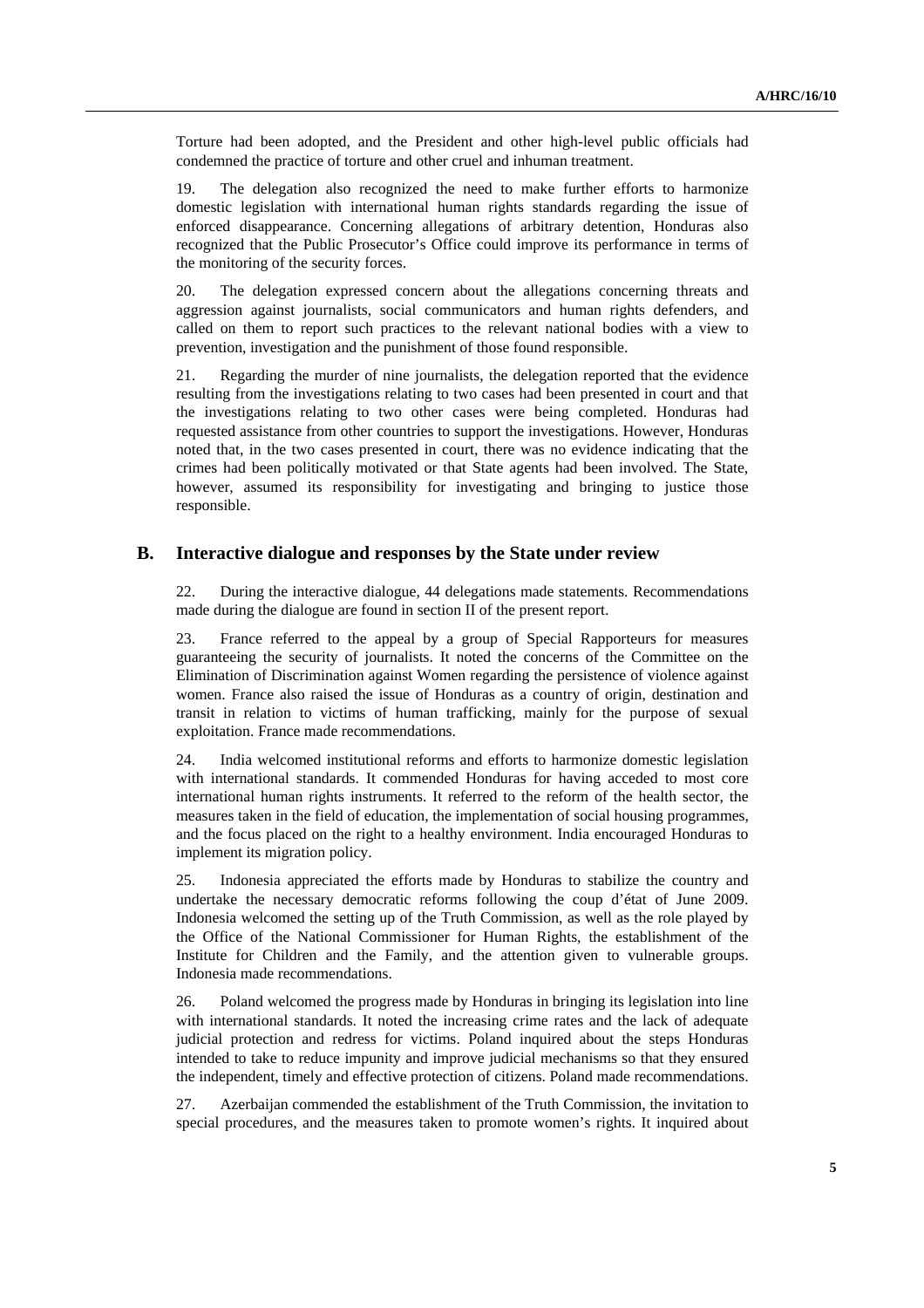the possibility of ratifying the Optional Protocol to the Convention on the Elimination of All Forms of Discrimination against Women. Azerbaijan welcomed the action plans to combat the commercial sexual exploitation of children and child labour. Azerbaijan made recommendations.

28. Mexico noted that the reports on Honduras clearly reflected the major institutional challenges in improving the human rights situation, which had been affected by the breakdown of the democratic constitutional order in June 2009. It commended the investigation of human rights violations, including the 250 complaints collected by the Office of the Special Prosecutor. Mexico made recommendations.

29. Canada welcomed Honduras' efforts to strengthen human rights and move toward national reconciliation, the establishment of a Truth and Reconciliation Commission, the appointment of a Special Prosecutor for Human Rights and the creation of a new Ministry of Justice and Human Rights. It commended Honduras for extending an open invitation to international human rights organizations, including OHCHR and the Organization of American States. Canada noted allegations of intimidation, harassment and death threats against members of civil society. Canada expressed concerns towards the sharp increase in murders of women and journalists, and its negative impact on freedom of expression in Honduras. Canada noted that many of the perpetrators have not been brought to justice. Canada made recommendations.

30. Ireland welcomed the voluntary commitments made by Honduras as well as the standing invitation to special procedures. It was concerned about the restrictions on freedom of expression, the situation of human rights defenders, and the violent deaths of women. Ireland asked about measures to tackle violence against women and to deal with increasing violence against lesbian, gay, bisexual and transgender advocacy groups. Ireland made recommendations.

31. While recognizing encouraging developments in the field of human rights, such as the creation of a Ministry of Human Rights and the announced creation of a Commission against Impunity, Germany asked what administrative and legal measures had been adopted to end torture and ill treatment by law enforcement officials. Germany also asked for information about support programmes for the victims of gender-based or sexual violence, trafficking and sexual exploitation. Germany made recommendations.

32. The Netherlands expressed concern over the human rights violations committed during and after the political crisis of June 2009, which had gone unpunished. It also expressed concern about the prevalence of violence against lesbian, gay, bisexual and transgender persons and the inadequate response by law enforcement officials. The Netherlands made recommendations.

33. The Holy See welcomed the efforts made to preserve democracy and re-establish the rule of law. It commended Honduras for its national human rights institution and welcomed efforts to protect the right to life. The Holy See encouraged Honduras to move forward on the path of reconciliation. The Holy See made recommendations.

34. Hungary considered the abolishment of the death penalty as a sign of respect for human rights. It noted with appreciation the reforms aimed at preventing and eradicating torture, but underscored the persistent occurrence of the torture and ill treatment of detainees. While noting that effective interaction between society and the State was an essential factor, Hungary indicated that that goal was hindered by the lack of independence of the judiciary. Hungary made recommendations.

35. Brazil underlined the fact that its participation in this interactive dialogue did not alter the present political relations between Honduras and Brazil. It noted with satisfaction that Honduras was party to most international human rights instruments and had extended a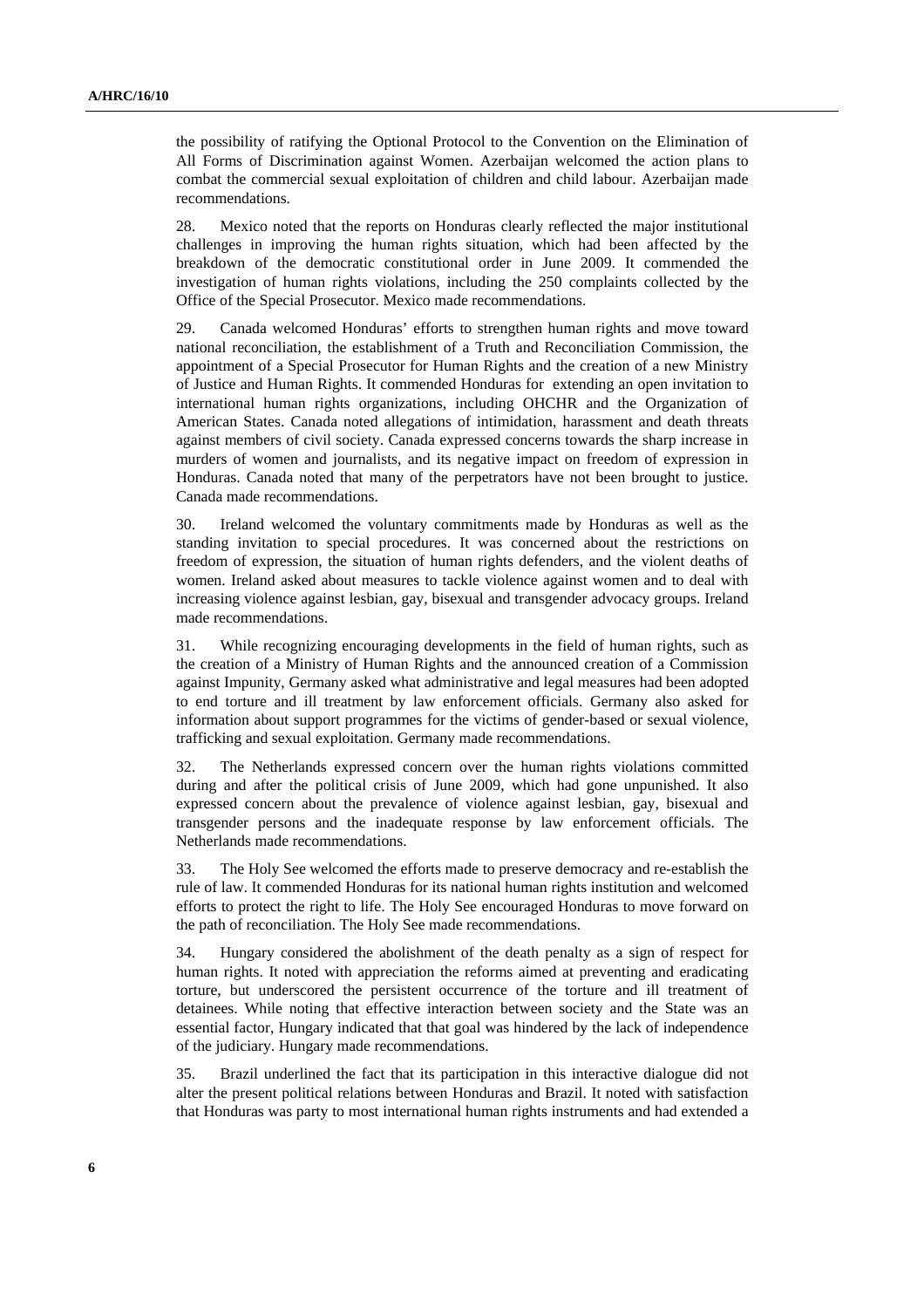standing invitation to special procedures. It recognized Honduras' interest in hosting an office of the United Nations High Commissioner for Human Rights. It noted with concern the increasing violence against lesbian, gay, bisexual and transgender persons, children and young people in situations of social vulnerability and the related impunity for such crimes. Brazil expressed concern at the increasing threats against human rights defenders, journalists, magistrates and political opponents. Brazil made recommendations.

36. Slovakia praised the abolition of the death penalty in 1957. It expressed concern about restrictions on freedom of expression, the vulnerability of journalists, and the killing of eight journalists in 2010. Slovakia considered the dismissal of three judges and a magistrate as an unacceptable attack on the independence of the judiciary. Slovakia made recommendations.

37. Sweden expressed concern at reports of torture and ill treatment in prisons and detention centres in the aftermath of the violation of the constitutional order. Sweden was also concerned about reported allegations of the disproportionate and excessive use of force by the police and military in response to the widespread demonstrations that had occurred since June 2009. It asked for information about actions taken to investigate those allegations and to hold accountable those responsible. Sweden also expressed concern at the increasing homicide rate, especially regarding journalists, and asked about measures taken in that regard. Sweden made recommendations.

38. In responding to questions raised, the delegation indicated that the Truth and Reconciliation Commission had been established as part of the Guaymuras Dialogue– Tegucigalpa-San José Accord of 30 October 2009. The Commission had independence in carrying out its legal mandate. Its main goal was to present to the people of Honduras a report that, it hoped, could be finished during the first trimester of next year. The reports on events that had occurred before and after 28 June 2009 would help to prevent similar crises and put forward constructive recommendations that would strengthen the country's institutions and democratic development and the defence and guarantee of human rights. Honduras was also striving to establish the facts surrounding the incidents and find a channel for national reconciliation. In its mandate, it was recognized that it was important and necessary to have the political will to implement recommendations, particularly those that could strengthen the institutional framework of the State and the protection of human rights. The State Secretariat of Justice and Human Rights had recently established the relevant working sectors and would follow up on the recommendations of the Commission.

39. With regard to the allegations of impunity, the delegation pointed out that 22 cases had been prosecuted. A budget had been allocated, and more resources should be assigned, to support a programme for strengthening the Office of the Special Prosecutor for Human Rights, including the recruitment and training of staff of the Office, which would carry out independent investigations. The delegation noted that there was the political will to investigate and punish those responsible.

40. The delegation also noted that the State recognized the importance of freedom of expression and the press, and its fundamental role in the consolidation and development of democracy. It was also aware that the necessary measures should be adopted to ensure that journalists could carry out their work. In that regard, the delegation noted that the Constitution and other legislation guaranteed freedom of expression, including collecting, receiving and disseminating information and ideas, without any censorship. Honduras regretted the murders of journalists and social communicators, and investigations were being conducted by the State Secretariat of Security and the Public Prosecutor's Office, as noted in the national report.

41. With regard to protecting the right to life and security of journalists and human rights defenders, the Inter-American Human Rights Commission had issued 341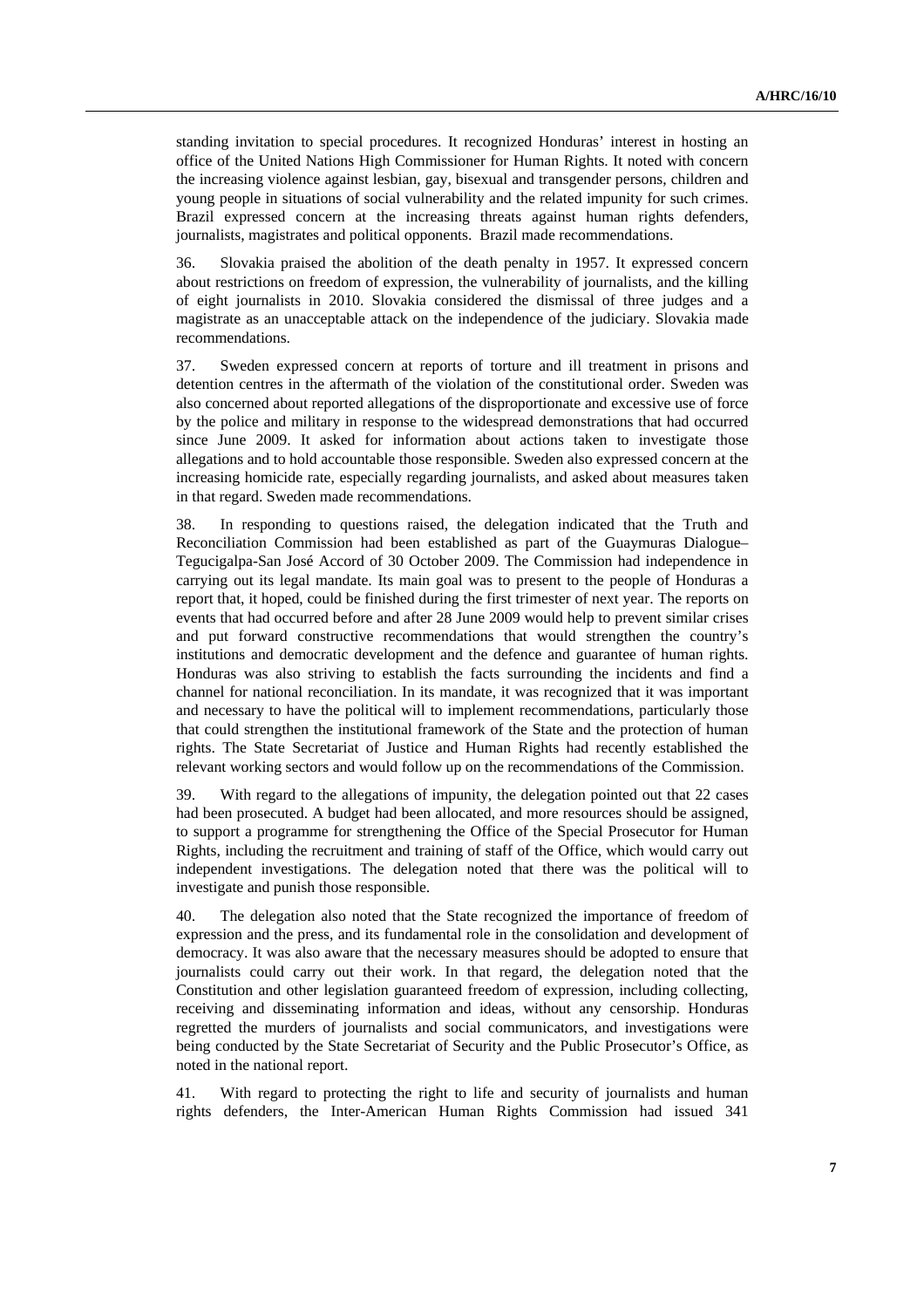precautionary measures, of which 253 had been agreed with the beneficiaries. Other security measures had also been implemented by the State Secretariat of Security.

42. Concerning impunity, the delegation stated that Honduras had recently asked the Secretary-General of the United Nations to support the establishment in the country of an international commission against impunity, which would act as an element of technical back-stopping in investigations related to certain cases that they knew had given rise to many concerns at the national and international levels.

43. Haiti welcomed the participation of civil society in the preparation of the national report. It inquired about the measures Honduras intended to take to turn the National Human Rights Commission into a genuine mechanism for protecting human rights. Haiti made recommendations.

44. The United Kingdom welcomed the work done to create a multi-party Government of reconciliation after the unsettling events of 2009, as well as the establishment of the Truth Commission and the Ministry of Justice and Human Rights and the issuance of a standing invitation to the special procedures mechanisms. It encouraged Honduras to tackle incidents of political repression and to increase consultation with civil society. The United Kingdom expressed concern at the reports of extrajudicial killings, particularly of children, and called upon Honduras to ensure prosecutions. Furthermore, it inquired about measures to protect journalists and human rights defenders. The United Kingdom made recommendations.

45. Australia welcomed the 2010 increase in the national police budget and the appointment of a high-level human rights adviser to assist the President. It noted, however, that much had to be done to improve the human rights situation, especially to reduce the high homicide and femicide rates. Australia expressed its support for the recommendation of the Organization of American States that there be a continued investigation into the high murder rate, especially with regard to journalists and human rights activists. It asked Honduras to take steps to end threats and attacks on the population and to fully support human rights institutions. Australia made recommendations.

46. Italy welcomed the issuance of a standing invitation to international human rights mechanisms and the willingness to host an office of OHCHR. Italy asked about the role of the "unlawful associations" (*maras* or *pandillas*) regarding the sexual exploitation of women and trafficking. Italy expressed concern at the carrying out of torture and ill treatment against detainees by police forces, as well as the excessive use of force during the political crisis last year. Italy made recommendations.

47. Uruguay clarified that its participation in the dialogue could not be seen as an explicit or implicit recognition of the Government of Mr. Porfirio Lobo Sosa. Uruguay expressed its deep concern about reported restrictions on freedom of expression and the rule of law; the intimidation, mistreatment and killing of journalists and human rights activists that had occurred after the coup d'état; and the impunity surrounding the killings of juveniles. Uruguay made recommendations.

48. Thailand expressed its support for Honduras in undertaking poverty eradication policies as a way to prevent the abuse and exploitation of women and children. Thailand welcomed the country's various laws and policies aimed at preventing human trafficking, and applauded Honduras for its attempt to promote human rights education and training. Thailand expressed its readiness to explore ways to promote South-South cooperation with Honduras, and noted the possibility of sharing practices as part of a victim-centred approach to combating human trafficking. Thailand made recommendations.

49. China recognized Honduras' implementation of its international obligations, the establishment of the Truth Commission and the Ministry for Justice and Human Rights, and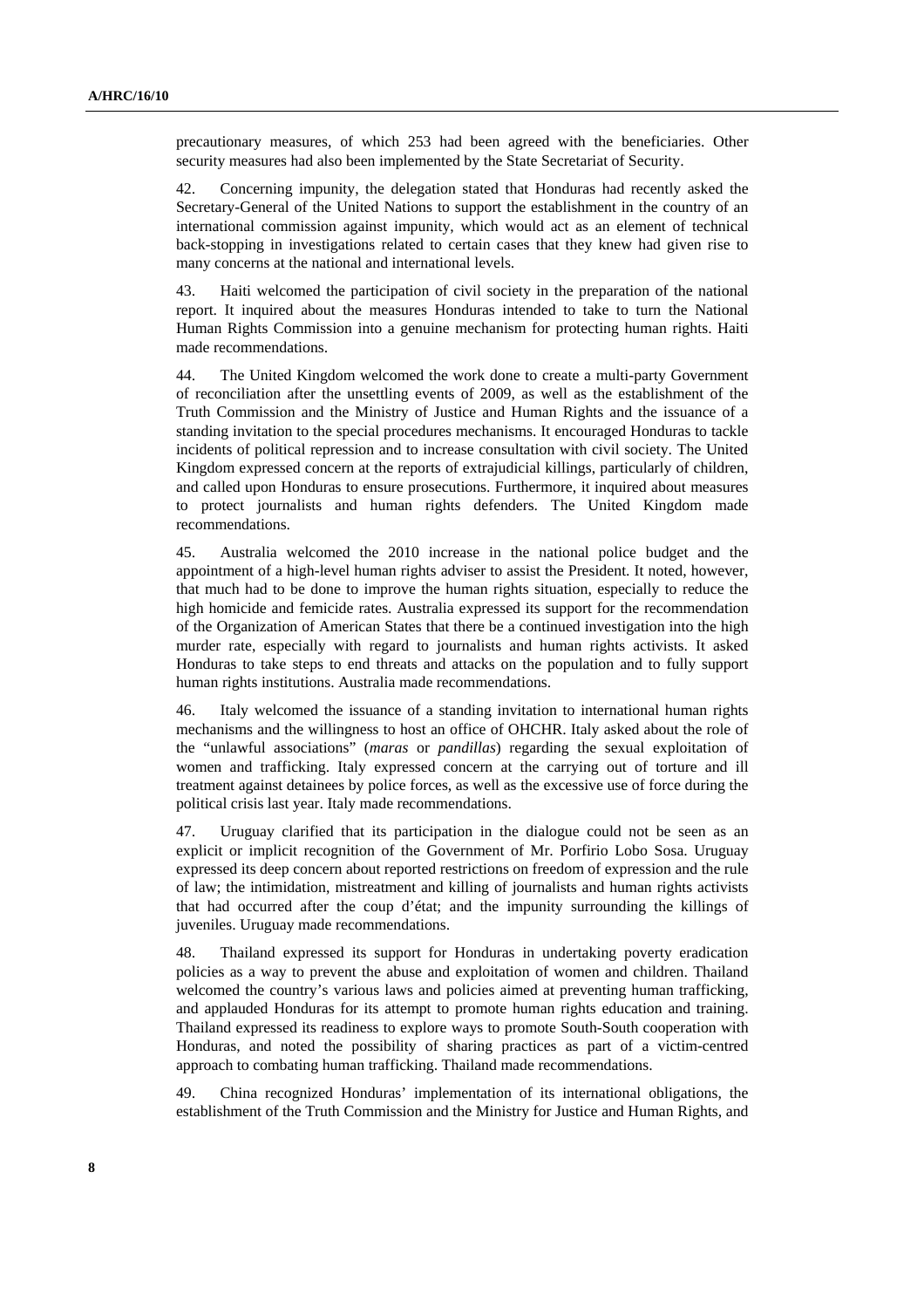the issuance of a standing invitation to international human rights mechanisms. Owing to financial and technical restraints, Honduras continued to face difficulties in its judicial development and provision of social security. China called on the international community to increase financial and technical assistance to Honduras in order to support the country's capacity to better protect and promote human rights.

50. The United States of America welcomed the investigations into the killings of journalists since March 2010 and congratulated Honduras on having created the Ministry of Justice and Human Rights and the Secretariat for the Development of Indigenous and Afro-Honduran Peoples. It was concerned about the killings, intimidations and abuses of persons belonging to the lesbian, gay, bisexual and transgender community. The United States made recommendations.

51. The Republic of Korea asked for information about the activities of the Truth Commission. It acknowledged Honduras' significant progress in promoting and protecting women's and children's rights. It asked about the challenges Honduras was facing in the fight against crime and the measures it was planning to take to overcome them. The Republic of Korea made a recommendation.

52. Spain recognized Honduras' efforts to overcome the negative impact on human rights caused by the political crisis of June 2009. It welcomed the issuance of a standing invitation to special procedures, the request to host an OHCHR office and the establishment of a Truth Commission. Spain noted the persistent situation of impunity in Honduras. Spain made recommendations.

53. Austria expressed concern about discrimination against indigenous minorities, Afrodescendant and lesbian, gay, bisexual and transgender persons. It inquired about measures taken to protect the lands of indigenous communities and to address discrimination against minorities in the labour market. It was also concerned about increasing attacks against human rights defenders and about the climate of impunity and corruption. Austria made recommendations.

54. The Czech Republic expressed concern about the increasing homicide rate in Honduras, especially with regard to the situation of journalists. It underlined the need to combat impunity and to better protect the rights of most vulnerable groups. The Czech Republic made recommendations.

55. Panama recognized the efforts made by Honduras to overcome the challenges it faced in the promotion and protection of human rights. It welcomed the establishment of the Ministry of Justice and Human Rights as well as the National Human Rights Plan of Action. Panama praised Honduras for the issuance of a standing invitation to the special procedures mechanisms. Panama made recommendations.

56. Guatemala highlighted the establishment of the Truth Commission, the standing invitation extended to special procedures and the request for the establishment of an OHCHR presence. It noted with interest initiatives on migration and gender-based violence, welcomed measures to eradicate child labour, and asked Honduras to share its practices. It requested information about measures to compensate families for the lack of revenues derived from child labour, and on measures to harmonize domestic legislation with international instruments.

57. Costa Rica noted with satisfaction the efforts devoted to the process of national reconciliation and unity. It also identified some positive aspects in the field of human rights, including measures to combat discrimination and violence against women, as well as actions to protect children and adolescents. Costa Rica encouraged Honduras to continue efforts to strengthen its judicial system. Costa Rica made recommendations.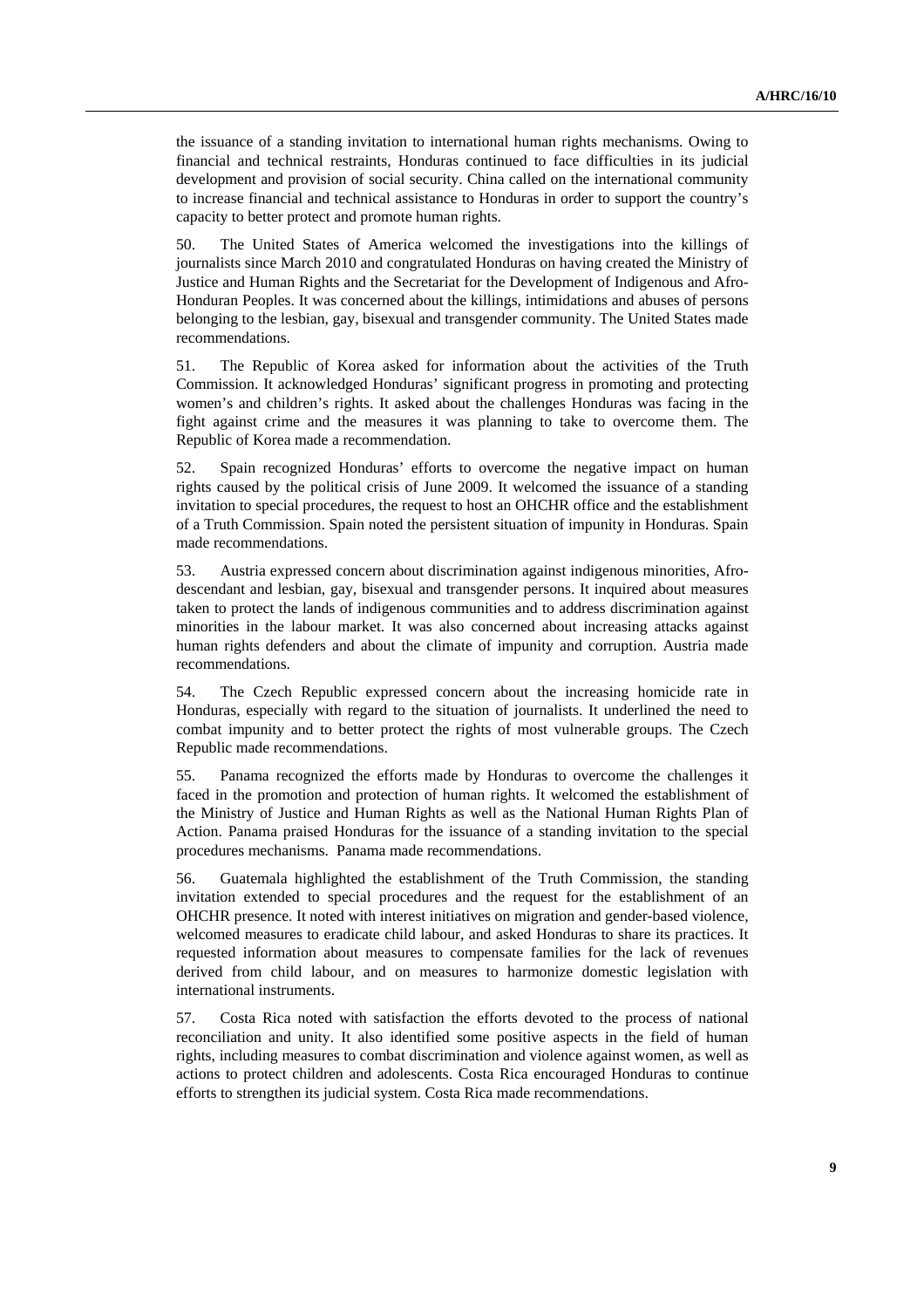58. The delegation expressed appreciation for the recognition voiced by some delegations with regard to the efforts of Honduras to become a party to the core international human rights instruments. Honduras had also been harmonizing its domestic legal framework with international human rights norms and standards. It recognized, however, that there was still much to be done, and the State Secretariat of Justice and Human Rights would have this responsibility. The delegation reported that the National Congress was considering the possibility of abolishing the legislation on states of emergency, as it was incompatible with the Constitution. Article 209 of the Criminal Code, which regulated the crime of torture, was also being reviewed with a view to its harmonization with international human rights standards. Other draft projects currently being studied by the National Congress included the draft law on the judiciary, the Council of the Judiciary and the Judicial Service Act. Honduras was also promoting the incorporation of new legal institutions into the domestic legal framework, including the incorporation into the new Criminal Code of crimes recognized under international humanitarian law.

59. The delegation further reported on specific measures taken for the implementation of precautionary measures, as noted earlier. Among these measures was an emergency telephone line to contact the police, as well as additional patrolling by police and police escorts. Honduras again referred to the security situation that was affecting the entire region, owing mainly to its geographic location.

60. Since 28 June 2009, the Office of the Special Prosecutor for Human Rights had dealt with six cases of proven abuse against the media by police and military authorities. Other cases were being investigated. The State was planning a strategy to protect journalists, social communicators and human rights defenders with a view to protecting their lives and physical integrity, as well as ensuring the effective investigation of such offences. Honduras had asked for assistance from other countries to support the investigative functions.

61. The delegation noted that the State condemned any act of violence against women. The Office of the Special Prosecutor for Women was carrying out actions to address the problem of domestic violence. Through the State Secretariat of Public Health, assistance was being provided to victims of sexual violence and also to aggressors, through special programmes involving 18 family counsellors at the national level. The Women's Institute, through municipal offices, monitored the implementation of the sanctions imposed on perpetrators of domestic violence. The Inter-institutional Commission for the Follow-up and Implementation of the Domestic Violence Law was also trying to solve the problem of violence against women. Honduras had established five shelters at the national level, with the support of international cooperation. However, the protection system needed to be further strengthened.

62. Regarding the promotion and protection of the rights of lesbian, gay, bisexual and transgender persons, Honduras reported that it had provided legal recognition to groups defending the rights of such persons. The Public Prosecutor's Office had also initiated judicial actions against State agents who had committed abuse of power, discrimination and murder attempts against members of those communities.

63. With regard to indigenous groups and Afro-Honduran peoples, legislative measures had been taken to recognize their ancestral rights, and institutions had been created to regulate land tenure. The Office of the Special Prosecutor for Ethnic Groups and Cultural Heritage was currently investigating a series of allegations involving the crime of usurpation and other offences committed against indigenous communities. It was expected that the new State Secretariat to address issues regarding ethnic groups would effectively ensure the monitoring of the relevant provisions contained in the Constitution and the law.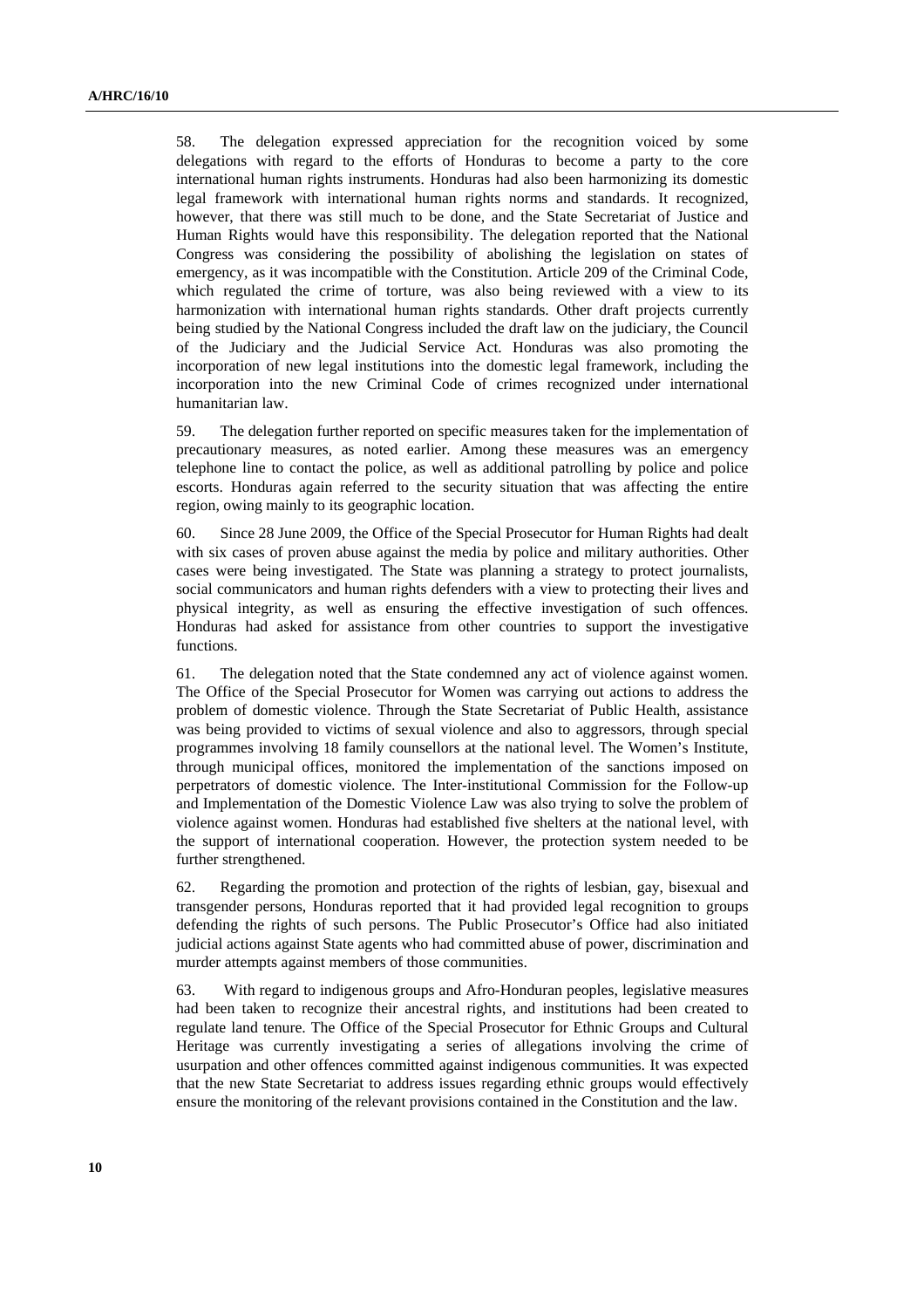64. Chile recognized Honduras' efforts to respond to the challenges that had arisen from the political and institutional crisis. It praised the issuance of a standing invitation to international human rights mechanisms, the establishment of a National Plan of Action for Human Rights and the readiness to open an OHCHR office. It welcomed the creation of a Truth Commission. Chile made recommendations.

65. Colombia welcomed Honduras' request for the opening of an OHCHR office, which reflected the country's commitment to the United Nations human rights system. Colombia expressed its support for the implementation of the compromise emanating from the Guaymuras Dialogue-Tegucigalpa-San José Accord, stressing the importance of the creation of the Truth Commission. It highlighted Honduras' commitment to clearing up the cases involving the murder of journalists, and encouraged the country to continue efforts to protect them. Colombia made recommendations.

66. Argentina stated that it did not recognize the Government of Honduras. It noted that, given the situation of grave human rights violations, which had increased since the coup d'état, it had decided to make a presentation during the interactive dialogue. Argentina made recommendations.

67. Switzerland welcomed the establishment of the Truth Commission, the creation of new entities entrusted with promoting human rights, the issuance of a standing invitation to international human rights mechanisms, and the proposal for the opening of an OHCHR office. Switzerland noted with concern the persistent violations of human rights, particularly in relation to insecurity, the fight against impunity, freedom of expression and freedom of the press. Switzerland made recommendations.

68. Paraguay indicated that its intervention in the dialogue did not imply a change in its position regarding the Government of Honduras. Paraguay welcomed the establishment of the Truth Commission and the extension of a standing invitation to the special procedures. It encouraged Honduras to ensure the protection of human rights defenders and freedom of expression.

69. Ghana commended Honduras' efforts to address the challenges of the national health system and to promote women's rights. Ghana noted with concern the high poverty and illiteracy rates among the indigenous and Afro-Honduran peoples and asked about the implementation of programmes to improve the situation of indigenous peoples. Ghana urged Honduras to consider the assessment made in 2005 by the Special Rapporteur on racism and to take steps to address racial discrimination. Ghana made recommendations.

70. Slovenia welcomed Honduras' efforts to bring its national legislation into line with international standards, the establishment of a Truth Commission and the issuance of an open invitation to international human rights bodies. It noted with concern the continued impunity for human rights violations that had occurred in the aftermath of the coup d'état. Slovenia made a recommendation.

71. Japan encouraged Honduras to continue its efforts to re-establish democracy and praised efforts made to harmonize domestic legislation with international standards and progress made on gender equality. It also welcomed the establishment of the Truth Commission and the Ministry of Justice and Human Rights. Japan expressed concern about increasing incidents of violence against women, including femicide. Japan made recommendations.

72. Peru noted the challenges faced by Honduras in strengthening its democratic institutions, the rule of law and the promotion and protection of human rights to prevent a repetition of the serious situation that had undermined the constitutional order of the country. Peru made recommendations.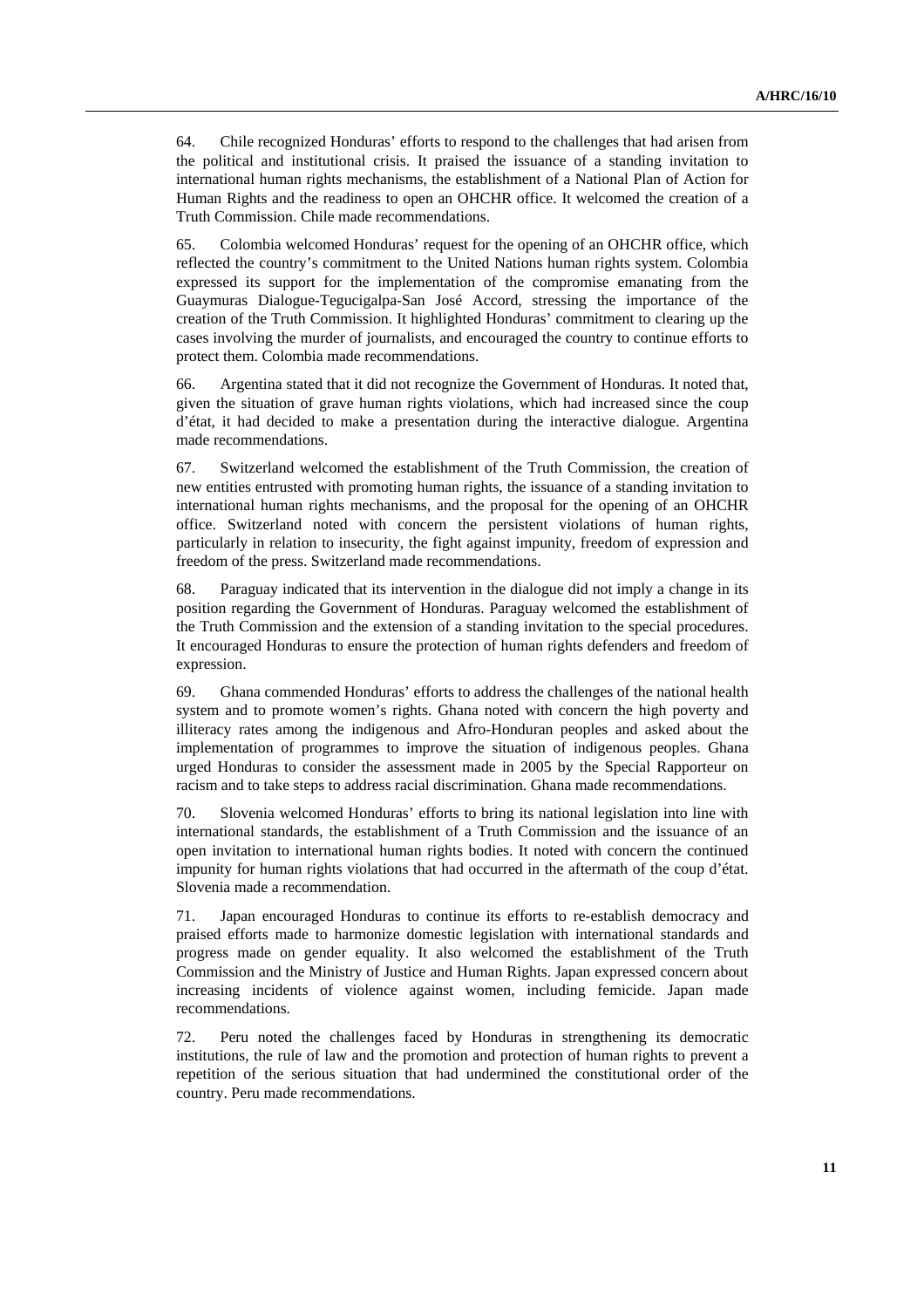73. Ecuador stated that it was participating in this review although it did not recognize the Government of Honduras. Ecuador was participating in order to make a contribution to the effective monitoring of, respect for and the promotion of the human rights of the Honduran people, with whom, regardless of the country's authorities, it felt fraternity and solidarity. It recognized the efforts made to promote the rights of women and children. Ecuador made recommendations.

74. Singapore commended Honduras for having established the Truth Commission and for placing emphasis on strengthening the rule of law. It thanked Honduras for sharing its practices on how to tackle human rights challenges, such as prison conditions. Singapore also commended Honduras for the priority accorded to health, a healthy environment, education, decent housing, work, the situation of women, children, young and old people and persons with disabilities.

75. El Salvador recognized Honduras efforts in re-establishing social harmony. It asked Honduras to take into consideration concerns expressed by international human rights bodies and to strengthen its collaboration with them. The universal periodic review process provided the country with an opportunity to strengthen its efforts in seeking reconciliation among all Hondurans and overcoming the situation that had affected human rights in Honduras.

76. Nigeria welcomed the establishment of the Ministry of Human Rights and Justice and the Truth Commission. It appreciated Honduras' efforts to provide health-care facilities, particularly for vulnerable groups. Nigeria noted the pressing challenges faced by Honduras in promoting and protecting human rights, particularly regarding democratic governance, past abuses, corruption, trafficking in persons and violence against women. It stated that Honduras would continue to need the support of the international community. Nigeria made recommendations.

77. Angola noted Honduras' efforts to improve the human rights situation despite the challenges it faced. It inquired about the effects of the food security policy, particularly addressing indigenous peoples and the most vulnerable groups. It also asked for further information about the results of and lessons learned from the launching of the national programme on education for indigenous peoples and peoples of African descent. Angola made a recommendation.

78. Honduras was committed to formulating social policies that could have an impact on the lives of those most affected, including women and children. Reference was made to programmes, such as the system of conditional cash transfers and related programmes, being promoted by the State Secretariat of Social Development.

79. In concluding, the delegation thanked all delegations that had addressed questions and recommendations to it. The delegation reaffirmed that in Honduras there was no State policy of curtailing human rights. It also noted that the universal periodic review process had allowed all to recognize, beyond the political differences, the universal interest in protecting and placing in proper perspective the needs of the people, including those suffering human rights violations.

80. Honduras recognized the fundamental role played by human rights defenders at the most critical recent political juncture in the country. Honduras thanked the international organizations, in particular OHCHR, for having already sent an Adviser to the country, and expressed the hope that an office would soon be opened.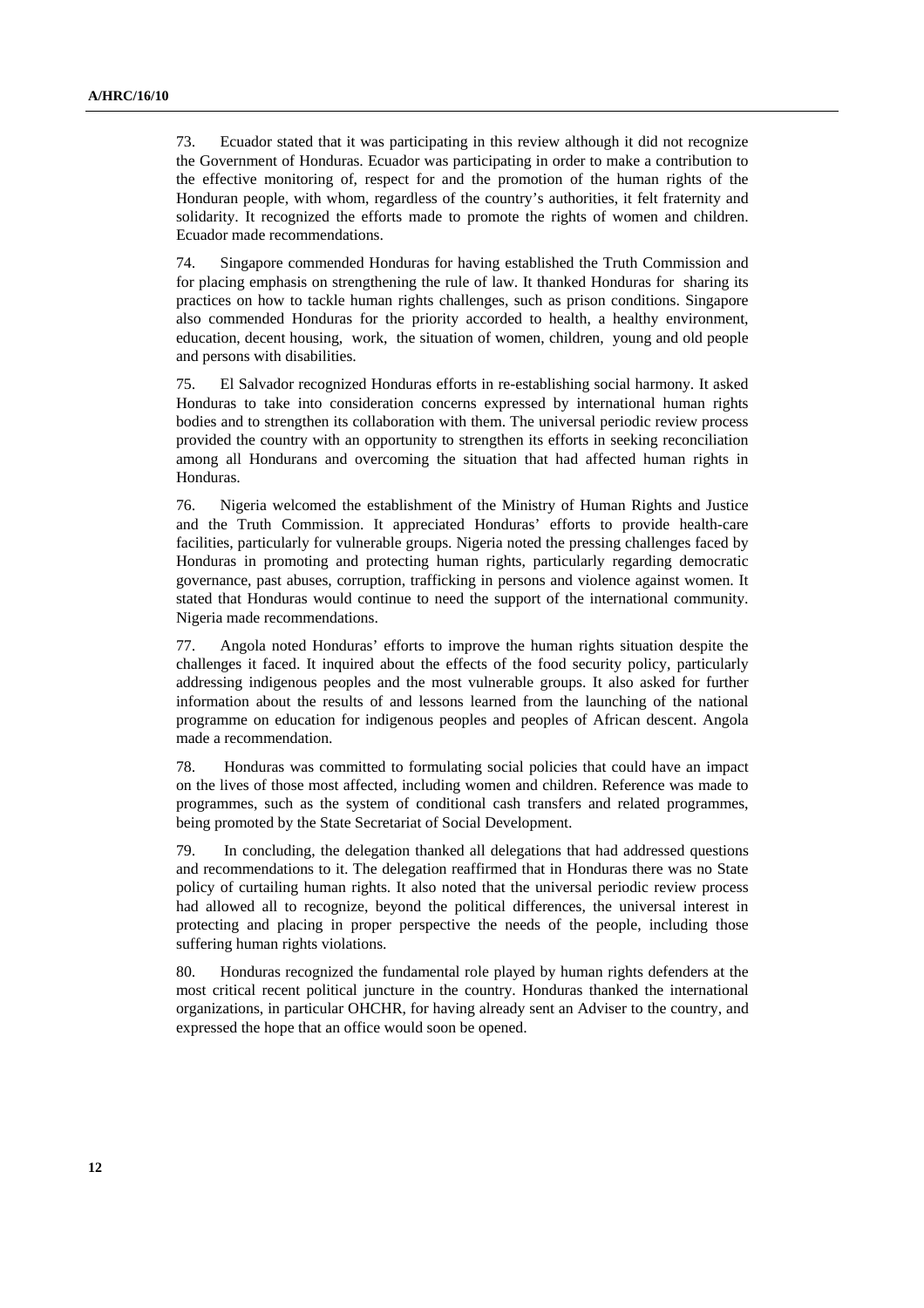## **II. Conclusions and/or recommendations**

81. **The recommendations formulated during the interactive dialogue and listed below have been examined by Honduras and enjoy its support:**

81.1. **Review its national law in order to ensure full and unhampered enjoyment of human rights by all members of society, including those belonging to the most vulnerable groups, such as women, lesbian, gay, bisexual and transgender persons and indigenous peoples (Czech Republic);**

81.2. **Implement the provision of the resolution on human rights defenders adopted by the Human Rights Council at its thirteenth session, on the establishment of a focal point for the protection of human rights defenders within the national administration (Ireland);**

81.3. **Take all necessary measures, including by undertaking a reform of legislation governing the telecommunications sector and guaranteeing access to public information, to guarantee freedom of the press, freedom of expression and the right to peaceful assembly (Canada);**

81.4. **Fully involve civil society in the follow-up to this review (United Kingdom);**

81.5. **Continue consultations with civil society in the follow-up to this review (Austria).**

82. **The following recommendations enjoy the support of Honduras, which considers that they have already been implemented or are in the process of implementation:**

82.1. **Ratify the main human rights treaties to which Honduras is not yet a party (Argentina);**

82.2. **Ratify the Protocol to Prevent, Suppress and Punish Trafficking in Persons, particularly Women and Children (Ecuador);**

82.3. **Continue the process of bringing national legislation into line with international standards (Azerbaijan);**

82.4. **Make efforts to incorporate into national legislation the prohibition of all forms of the corporal punishment of children (Costa Rica);**

82.5. **Strengthen the Office of the National Commissioner for Human Rights (Peru);**

82.6. **Continue to ensure the independence of and support for the Office of the National Commissioner for Human Rights and the Truth and Reconciliation Commission, in order to fulfil their mandates (Indonesia);**

82.7. **Ensure the independence and the proper funding of the Office of the National Commissioner for Human Rights and the Institution for Children and the Family, at a time when restrictions on freedom of expression, discrimination, and gender-based and domestic violence are all on the rise (Hungary);**

82.8. **Strengthen the National Institute for Women with adequate human and logistical resources to enable it to effectively discharge its role (Ghana);**

82.9. **Establish national mechanisms guaranteeing full protection for women, reinforcing the necessary competencies and budget and the National**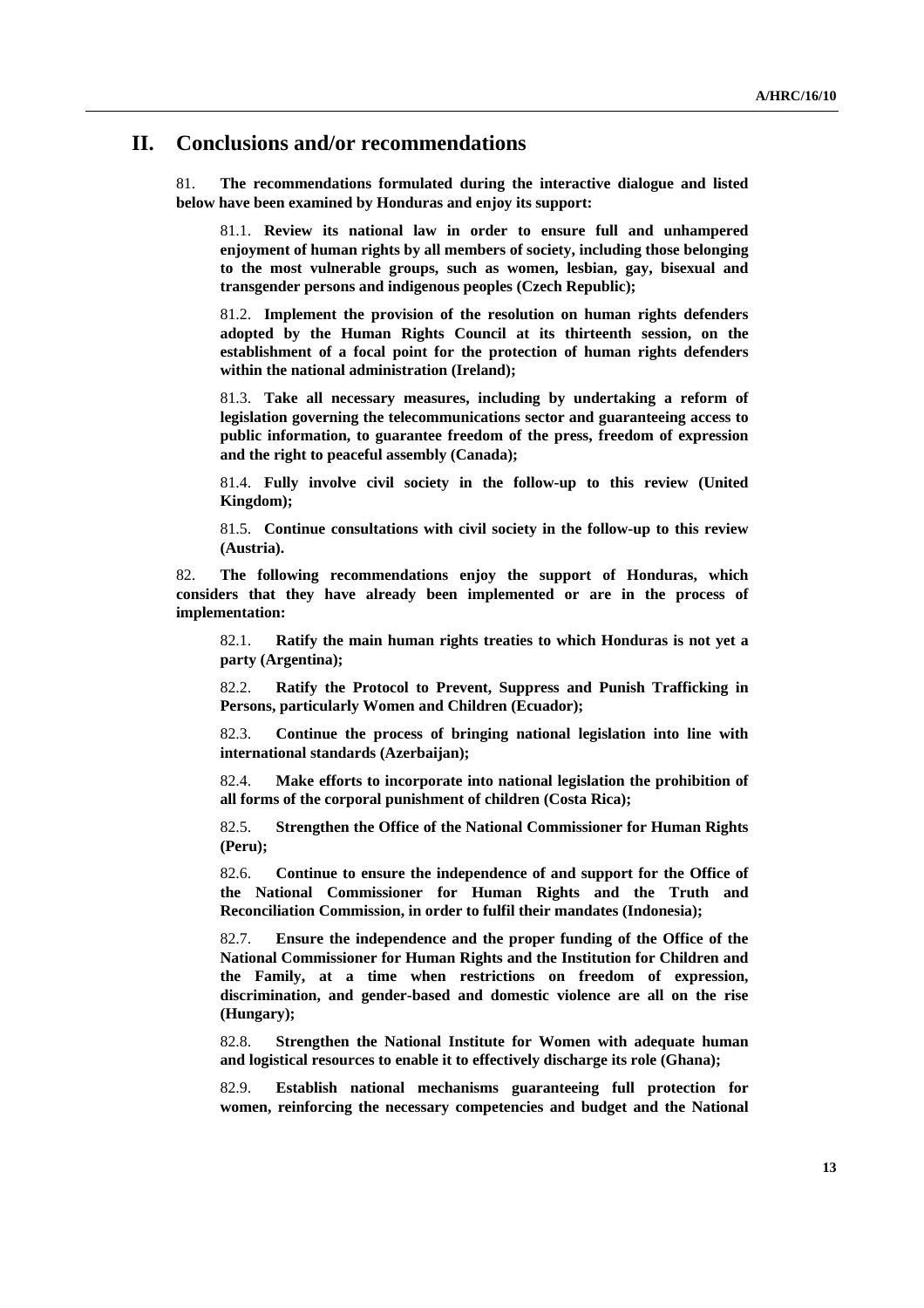**Institute for Women and recognizing the legal character of the Municipal Women's Offices (Spain);**

82.10. **Step up efforts to increase the visibility of all initiatives and actions aimed at the promotion of and respect for human rights, through democratic mechanisms and conciliatory processes (Panama);**

82.11. **Continue pursuing the promotion of human rights, particularly through the consolidation of democratic institutions, freedom of expression, the protection of women, and assistance to indigenous and Afro-Honduran peoples (The Holy See);**

82.12. **Develop a national action plan on human rights (Peru);**

82.13. **Take concrete measures to raise public awareness of existing legislation and policies, which is indispensable for their effective application (Republic of Korea);**

82.14. **Incorporate strategies for human rights education and training, focused in particular on the armed forces (Costa Rica);**

82.15. **Promote human rights education and training, particularly among such administrators of justice as police officers, judges and prosecutors (Thailand);**

82.16. **Devise programmes of human rights education on behalf of the police and the security forces, and constantly monitor the effectiveness of such programmes (Italy);**

82.17. **Improve the policies for the protection of the rights of children, and guarantee due access to justice for child victims of violence (Brazil);**

82.18. **Continue working towards the adoption of plans and public policies for the promotion and protection of the rights of lesbian, gay, bisexual and transgender persons and other vulnerable populations likely to be discriminated against (Colombia);**

82.19. **Extend a specific invitation to the United Nations Special Rapporteur on the situation of human rights defenders (United Kingdom);**

82.20. **Consider including, in the request to establish a country office of OHCHR, a request for technical assistance and cooperation with a view to the development of a comprehensive strategy, with the participation of civil society, to ensure respect for and the defence of human rights (Panama);**

82.21. **Adopt all necessary measures to eliminate all forms of discrimination, including indirect discrimination against women; guarantee comprehensive attention to victims of gender-based violence, sexual violence, trafficking in persons and sexual exploitation (Ecuador);**

82.22. **Take the necessary measures to guarantee the fundamental rights of Honduran citizens, particularly regarding the right to life, stepping up efforts to ensure food security and improving the general security for people (Switzerland);**

82.23. **Promptly, thoroughly and impartially investigate all cases of death in custody and provide adequate compensation to the families of victims, as recommended by the Committee against Torture (Austria);**

82.24. **Take concrete actions to implement recommendations made by the Committee against Torture in 2009, by the Committee on the Rights of the**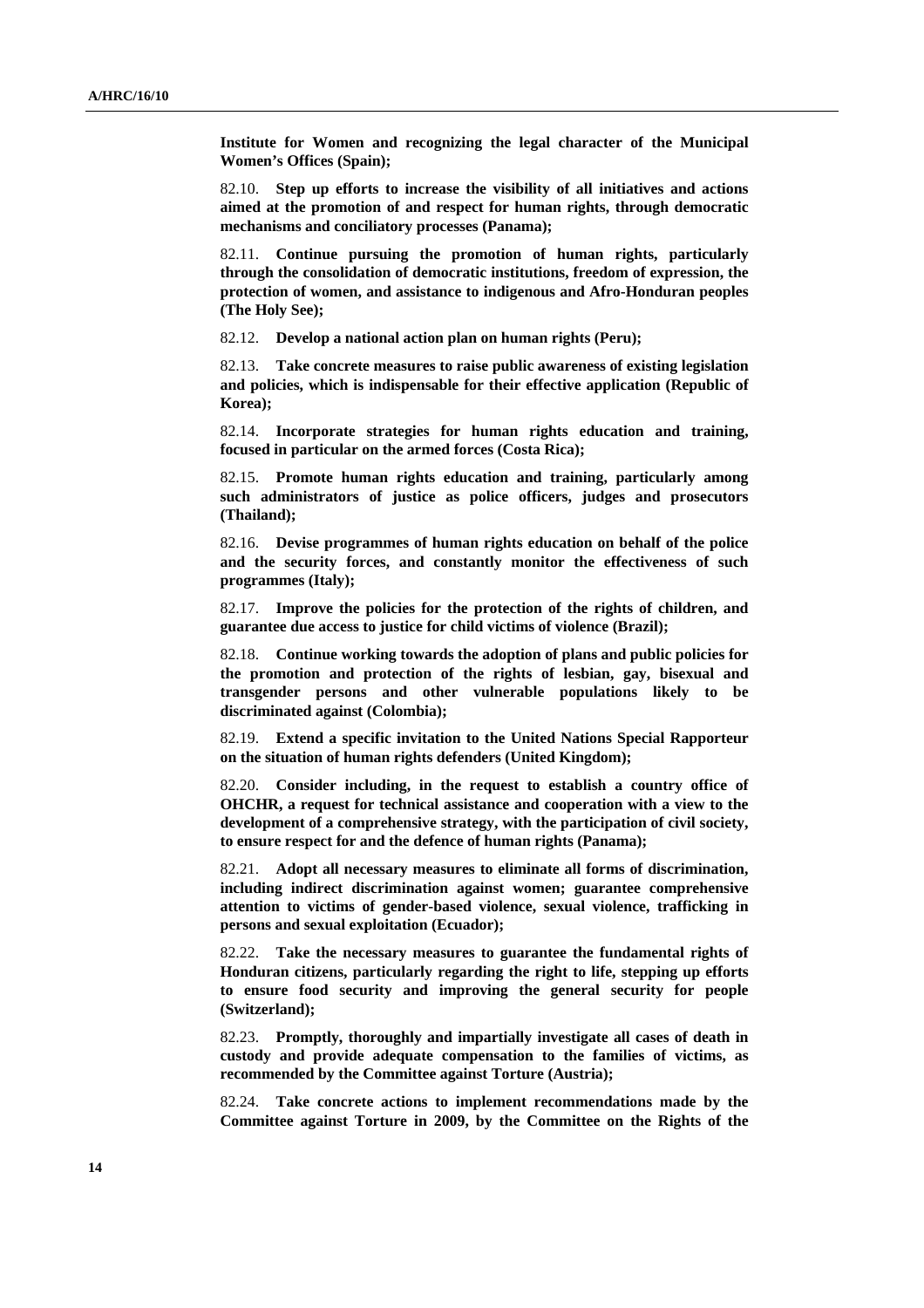**Child in 2007 and by the Human Rights Committee in 2006 concerning the violent killing of juveniles, emphasizing in particular effective investigations, so as to arrest and punish all material and intellectual perpetrators of such killings, as well as raise awareness about the mistreatment of children (Uruguay);**

82.25. **Adopt measures as a matter of urgency to put an end to arbitrary detention, torture and illegal centres of detention; ensure due oversight regarding the legality of detentions; and ensure the effectiveness of judicial remedies against such practices (Argentina);**

82.26. **Establish a mechanism for monitoring the legality of arrests and detentions (Haiti);**

82.27. **Implement sustainable public policies to prevent torture and prosecute and punish perpetrators; train and sensitize the armed forces and the police; define the crime of torture in domestic legislation (Argentina);**

82.28. **Take the necessary measures to prevent high numbers of disappearances and extrajudicial killings related to police actions, in particular with regard to children (Hungary);**

82.29. **Take prompt and effective steps to protect human rights defenders from violent attacks (Austria);**

82.30. **Take the necessary steps to ensure the protection of human rights defenders, including by implementing precautionary measures requested by international human rights bodies (Canada);**

82.31. **Adopt measures to end threats against and harassment of human rights defenders, journalists and judges, in accordance with the 1998 General Assembly declaration on human rights defenders, such as the establishment of a mechanism to effectively implement the precautionary measures requested by the Inter-American Commission on Human Rights (Ireland);**

82.32. **Increase efforts to protect journalists (Germany);**

82.33. **Take the necessary measures to improve the security of journalists and human rights defenders, and carry out independent and credible investigations into the murders of seven journalists and threats against several others that occurred in 2010, and bring to justice the perpetrators of those condemnable acts (France);**

82.34. **Ensure that independent, impartial and effective investigations into the unlawful use of force against women are carried out by Honduran law enforcement officials (Ireland);**

82.35. **Carry out independent, impartial and effective investigations into the unlawful use of force against lesbian, gay, bisexual and transgender activists by Honduran law enforcement officials (Ireland);**

82.36. **Take concrete steps to ensure prompt, adequate, and transparent investigation of killings, intimidations and other abuses of persons from the lesbian, gay, bisexual and transgender community (United States);**

82.37. **Take immediate steps to address the problems with the application of the current legislation and policies, including a lack of public funding, so as to protect the right to life, bodily integrity, liberty and security of all women (Ireland);**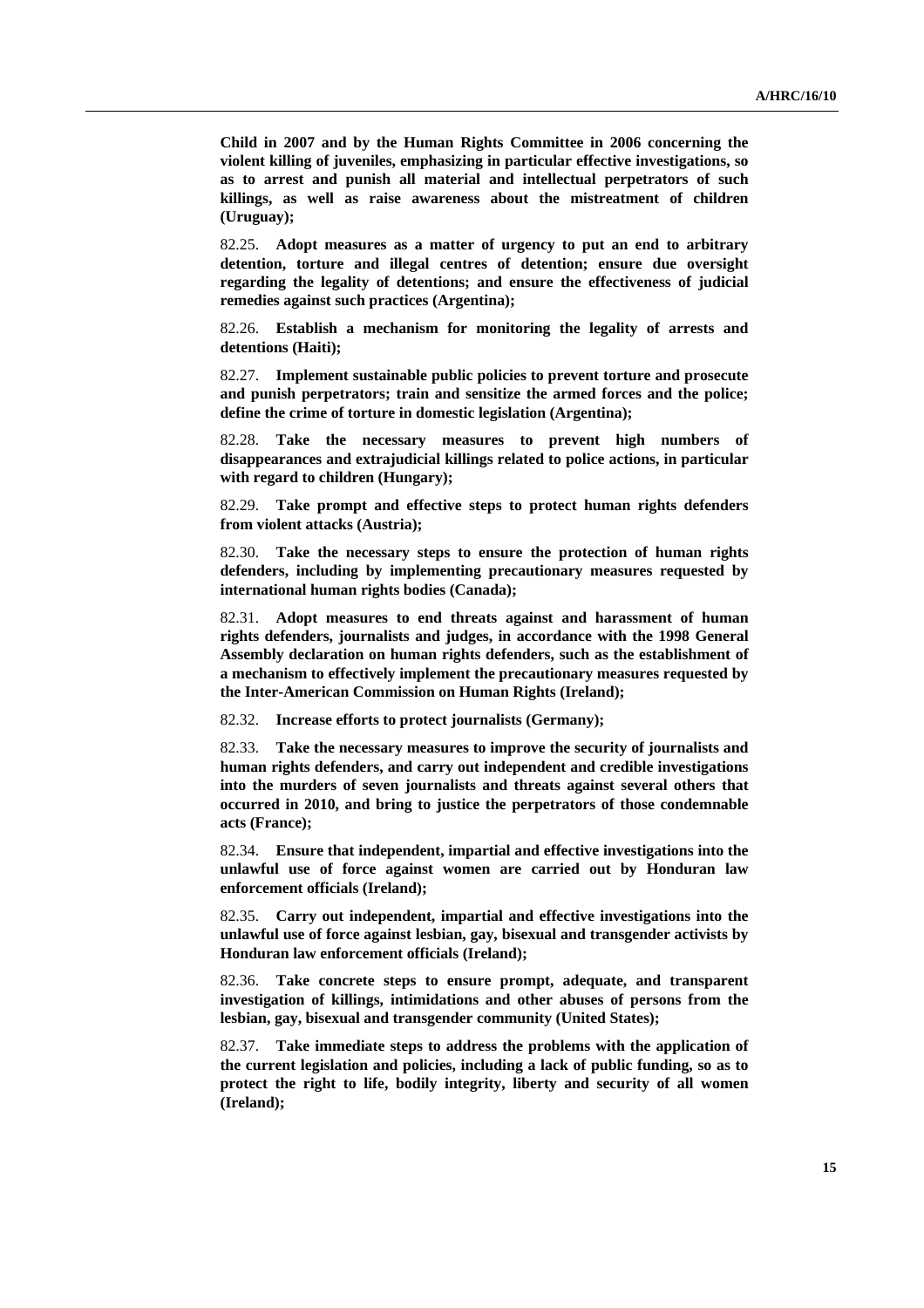82.38. **Intensify actions and adopt broad measures to combat violence against women, children, young people and lesbian, gay, bisexual and transgender persons (Brazil);**

82.39. **Adopt effective measures to prevent gender-based violence and provide protection and assistance to victims; harmonize domestic legislation with international instruments on human trafficking (Argentina);**

82.40. **Step up efforts to eradicate child abuse and domestic violence through the effective implementation of national strategies (Indonesia);**

82.41. **Continue to put forward effective measures to eliminate violence against women (Azerbaijan);**

82.42. **Take practical measures to combat sexist, domestic and sexual violence (Haiti);**

82.43. **Put in place protection measures to prevent, combat and punish perpetrators of violence against women and children, and conduct a campaign to raise awareness on violence against women (Canada);**

82.44. **Further implement policies to eliminate violence against women and children (Thailand);**

82.45. **Take new actions to put an end to violence against women and to combat trafficking in human beings (France);**

82.46. **Continue and enhance existing measures to protect women and children from violence, such as the training of Honduran police and the development of the dedicated Gender Unit within the police system (Japan);**

82.47. **Fight against women trafficking and enhance, in this regard, regional cooperation (Italy);**

82.48. **Strengthen support for victims of human trafficking (Japan);**

82.49. **Take necessary steps to fight human trafficking (Azerbaijan);**

82.50. **Allocate more resources to fight trafficking in human beings and support victims of trafficking and sexual exploitation (Germany);**

82.51. **Devote particular attention to fighting the worst forms of child labour and child trafficking, including that for the purpose of commercial sexual exploitation (Uruguay);**

82.52. **Strengthen efforts to eradicate child abuse, child labour and the sexual exploitation of children (Azerbaijan);**

82.53. **Take effective measures to improve conditions of detention, in particular to reduce overcrowding and violent crime in prisons, as well as to improve prisoners' access to educational and health services (Austria);**

82.54. **Continue measures to strengthen the independence of the judiciary (Azerbaijan);**

82.55. **Make all efforts to ensure the independence of the judiciary (Ghana);**

82.56. **Undertake all necessary measures to ensure the independence of the judiciary, including by putting an end to any intimidation or unjustified disciplinary procedures against judges perceived as critical of the coup (Slovenia);**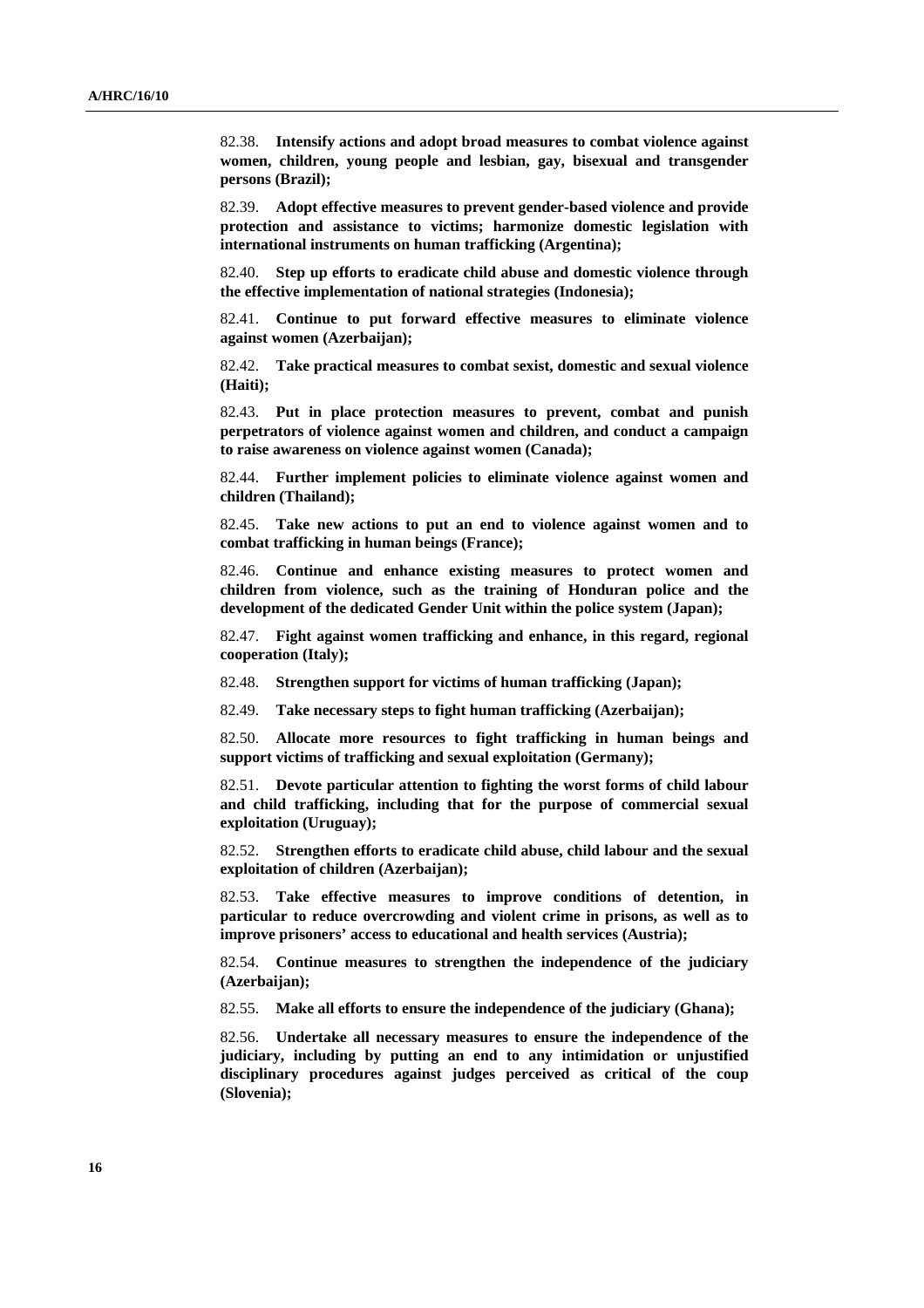82.57. **Strengthen the administration of justice according to international standards, which may contribute to reducing the growing number of cases of impunity (Hungary);**

82.58. **Guarantee effective compliance with the precautionary measures of the Inter-American Commission on Human Rights (Brazil);**

82.59. **In line with the concerns expressed by the Committee against Torture and the Human Rights Committee, establish an independent body to safeguard the independence of the judiciary and supervise the appointment, promotion and regulation of the profession (United Kingdom);**

82.60. **Take concrete actions to consolidate democracy; continue institutional, infrastructural and constitutional reforms to enhance the administration of justice and the rule of law (Nigeria);**

82.61. **Consider establishing an independent body to safeguard the independence of the judiciary (Poland);**

82.62. **Establish an independent body to safeguard the independence of the judiciary and to supervise the appointment, promotion and regulation of members of the profession (Slovakia);**

82.63. **Take the necessary measures to ensure that the justice system effectively combats impunity, and analyse the feasibility of establishing an international commission against impunity on the model of the International Commission against Impunity in Guatemala (Switzerland);**

82.64. **Strengthen the Office of the Special Prosecutor for Human Rights, and ensure that the Special Prosecutor receives proper protection against violence and threats thereof (Netherlands);**

82.65. **Carry out impartial and independent investigations to combat impunity in cases of alleged violations of human rights, and inform the international community about those investigations (Costa Rica);**

82.66. **Investigate, prosecute and punish those responsible for the harassment of members of the judiciary, and provide adequate redress for victims (Argentina);**

82.67. **Provide sufficient financial and human resources to the new Ministry for Justice and Human Rights and to the Office of the Special Prosecutor for Human Rights, so that they can perform their function of preventing and effectively investigating cases of human rights violations, particularly those committed against journalists and human rights defenders (Mexico);**

82.68. **Provide adequate resources as well as professional and human rights training to the judiciary and the police forces (Austria)**;

82.69. **Strengthen the legal and judicial system in order to ensure that perpetrators of human trafficking, among others, are brought to justice (Thailand);**

82.70. **Approve the law on judicial career and ensure that it establishes an independent body to guarantee the independence of the judiciary and supervise the appointment, promotion and regulation of members of the profession (Spain);**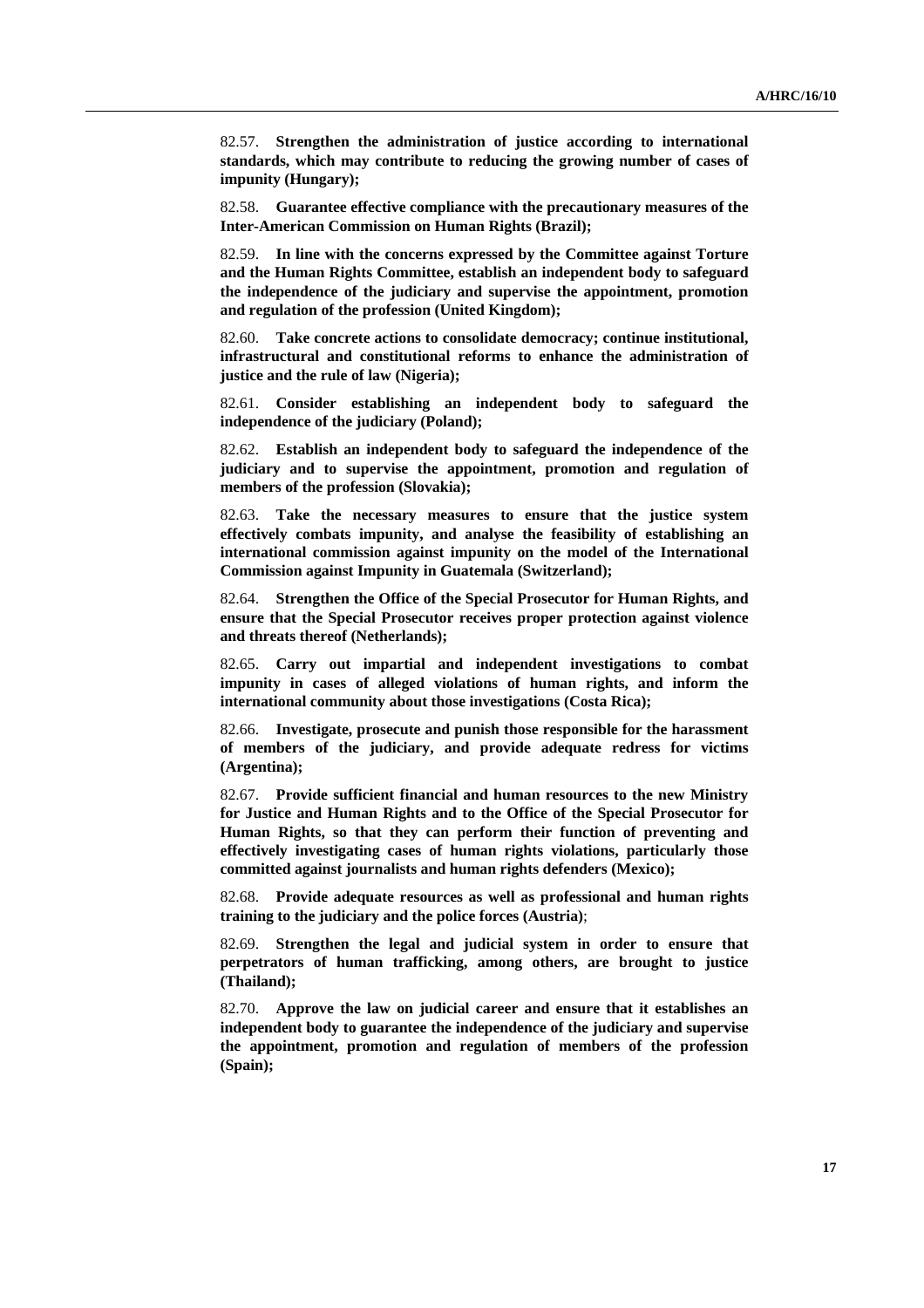82.71 **Take prompt and effective steps to hold to account perpetrators of corruption, extortion, torture and other forms of violence in the ranks of the judiciary and the police and security forces (Austria);**

82.72. **Carry out investigations into the recent dismissal of three judges and one magistrate so that, if it is appropriate, they are reinstated, and adopt measures to ensure the immovability of members of the judiciary (Mexico);**

82.73. **Strengthen State and Government mechanisms to better investigate and sanction those responsible for violations of human rights (Canada);**

82.74. **Consider the possibility of applying sentences alternative to imprisonment, particularly for juveniles and adolescents in conflict with the law (Mexico);**

82.75. **Bring the juvenile justice system fully into line with the Convention on the Rights of the Child (Poland);**

82.76. **Continue bolstering the investigative and prosecutorial resources in order to conduct prompt, transparent, credible and effective investigations of the killing of journalists since March 2010, and effectively prosecute those responsible for these crimes (United States);**

82.77. **Continue to investigate cases of violence against journalists and to effectively prosecute those responsible for such acts (Italy);**

82.78. **Continue investigations into the murders of journalists, human rights activists, and opposition and Government figures (Australia);**

82.79. **Intensify efforts to investigate and prosecute those responsible for the recently reported crimes committed against journalists (Netherlands);**

82.80. **Improve its investigative capacity to solve the cases of murdered women, journalists and human rights defenders, and bring to justice those responsible (Canada);**

82.81. **Approve, as soon as possible, the law on comprehensive compensation for victims of human rights violations (Peru);**

82.82. **Adopt measures to ensure that the Truth Commission enjoys absolute legitimacy and transparency in the election of its members, full independence to efficiently carry out its mandate, and clarity with respect to the scope of its mandate, so that it meets it objective, which is to know the truth regarding the serious human rights violations committed (Argentina);**

82.83. **Bring to justice people who have being identified by the Truth Commission as having committed human rights violations (Peru);**

82.84. **Investigate and bring to justice those responsible for reported abuses in the aftermath of violations of constitutional order that occurred on 28 June 2009 (Sweden);**

82.85. **Take relevant steps in order to conduct immediate, independent, transparent and thorough investigations of human rights violations committed during and after the events of June 2009, and initiate further legal proceedings against those found responsible for such crimes (Czech Republic);**

82.86. **Fully investigate regarding all reports about violations of human rights in the context of last year's political turmoil (Germany);**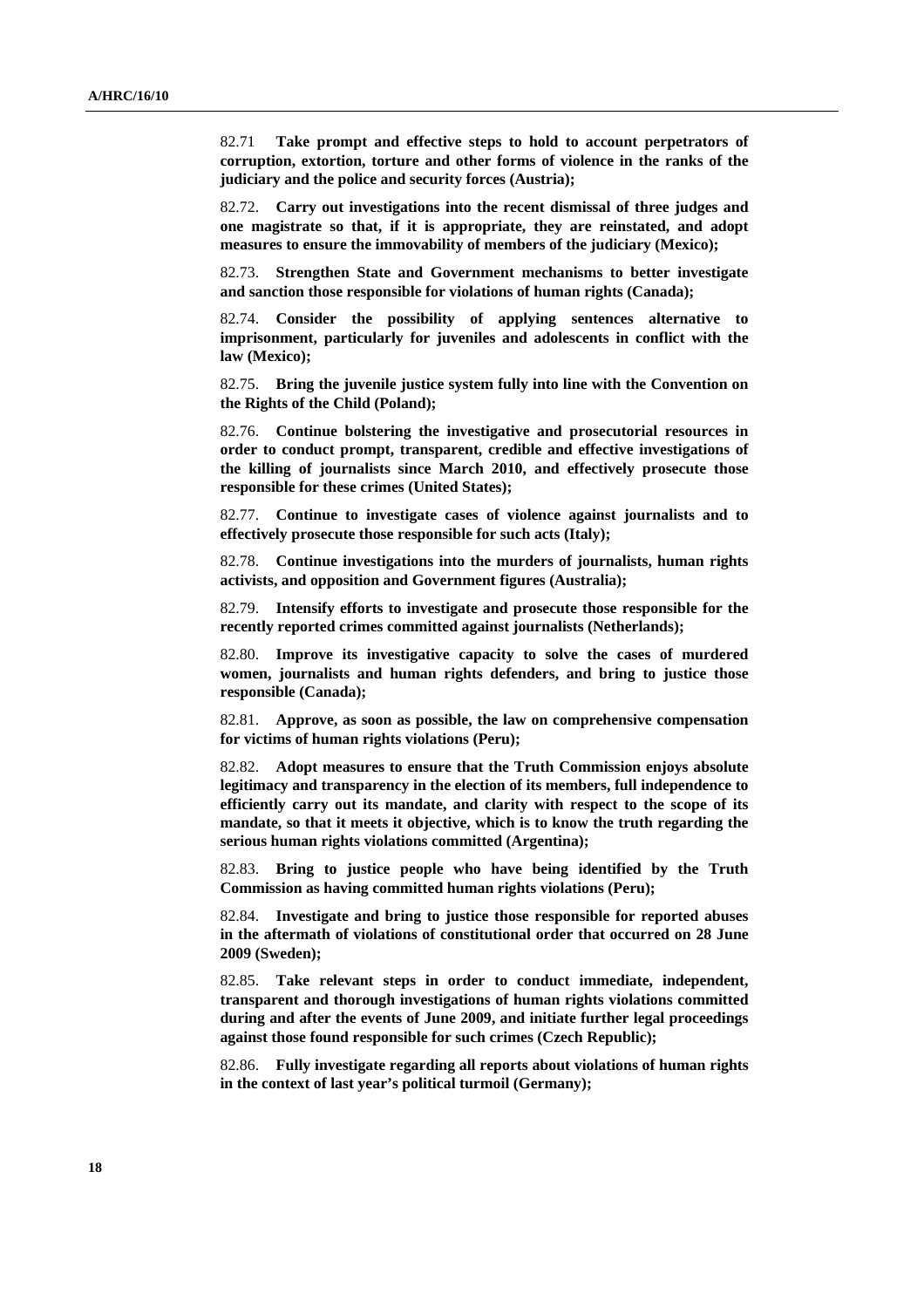82.87. **Investigate and punish the violations of human rights committed in the aftermath of the coup d'état of 28 June 2009 (Ecuador);**

82.88. **Ensure that independent, transparent, appropriate and effective investigations are carried out regarding the allegations and reports of human rights violations since June 2009 and, depending on the results thereof, bring to justice the perpetrators of those acts in processes that could be defined as fair trials according to international standards (Spain);**

82.89. **In compliance with its international obligations, duly carry out, without delay, in an independent manner and respecting fair trial guarantees, investigations into the human rights violations; prosecute perpetrators; and compensate victims, in order to end impunity for crimes committed as a result of the coup d'état (Argentina);**

82.90. **Investigate and sanction effectively all reported cases of human rights violations committed during and after the political crisis, and ensure that persons belonging to the armed forces and the police are not excluded from these investigations (Netherlands);**

82.91. **Continue to protect, through legal and administrative acts, freedom of expression and freedom of the press, as well as access to information (Chile);**

82.92. **Fully implement the law on transparency and access to public information (Peru);**

84.93. **Take all necessary measures to protect freedom of expression, including by ensuring that journalists and members of the political opposition are able to express their views without fear of intimidation, and by investigating and bringing to justice those responsible for violence directed at journalists (Sweden);**

82.94. **Carry out an active prevention policy against violence and acts of intimidation against media and members of the political opposition, and give the established mechanisms the necessary resources and means to accomplish their mandate in the field of human rights protection (Switzerland);**

82.95. **Adopt effective measures to guarantee the right to life and the physical integrity of Honduran journalists, as well as the exercise of freedom of expression; adopt all possible measures to carry out investigations in order to end impunity for the killing of journalists (Argentina);**

82.96. **Adopt urgent measures to address the increasing vulnerability of journalists working in the country, including at the legal level (see crimes of press) and by protecting them from suppression and impunity (Uruguay);**

82.97. **Ensure freedom of expression, in conformity with obligations under the International Covenant on Civil and Political Rights, in particular in relation to journalists, human rights activists and members of the opposition (Australia);**

82.98. **Fully restore the freedom of the media, protecting them from any harassment or intimidation, in accordance with its international obligations (Slovakia);**

82.99. **Ensure that journalists, opinion makers, members of the opposition and human rights defenders can express their criticisms and opinions freely and peacefully, and put an end to acts of harassment against opponents of the coup d'état and against judges, in view of the separation of powers (Uruguay);**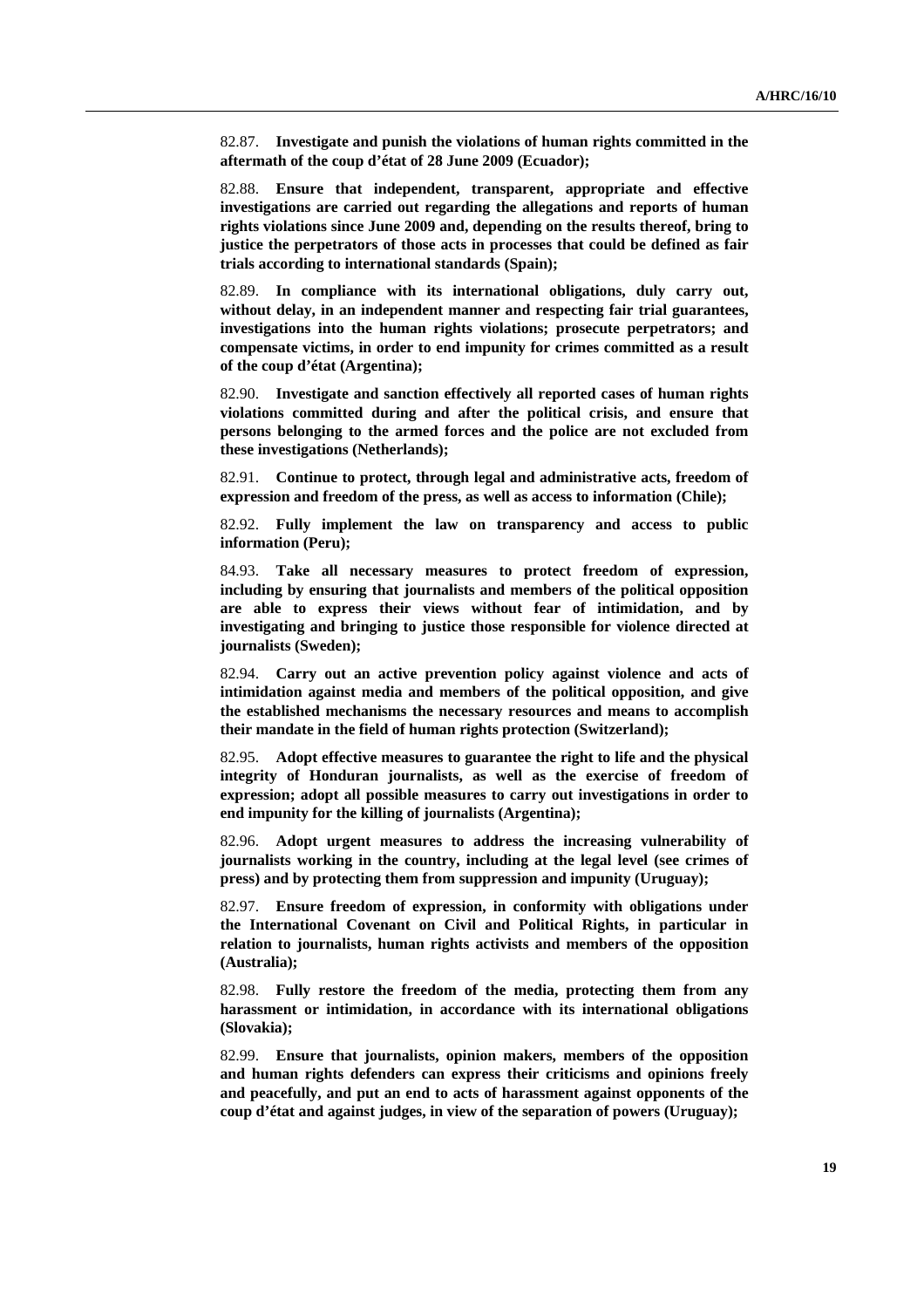82.100. **Guarantee freedom of expression, notably by combating attacks against journalists and ensuring that journalists, opinion makers and members of the political opposition are free to express their views (Czech Republic);**

82.101. **Continue to make progress in the implementation of the National Plan to Generate Decent Work, with a view to achieving the employment goals by 2015 (Colombia);**

82.102. **Address the root causes of poverty, unemployment and lack of education, particularly those affecting children and juveniles, which would help to combat violence and organized crime – which, not infrequently, are the consequences of disappointment and the hopeless future of unemployed young people - as well as to prevent migration and the involvement of persons in drug trafficking and human trafficking (Holy See);**

82.103. **Speed up efforts to reduce poverty and unemployment in the country (Azerbaijan);**

82.104. **Complete quickly the National Health Plan 2021, which was prepared in 2005 and is currently undergoing reform, to enable the full enjoyment of the highest possible level of health for the citizens of Honduras (Ghana);**

82.105. **Increase budget allocations for the education and health sectors (Azerbaijan);**

82.106. **Take urgent action to develop a specific policy to protect the rights of minorities and indigenous peoples and address the key question of racism (Nigeria);**

82.107. **Ensure that the eligibility criteria for indigenous and Afro-Honduran peoples to receive the benefits of the Presidential Programme on Health, Education and Nutrition in a culturally appropriate manner are made fair, non-discriminatory and all-inclusive (Ghana);**

82.108. **Make efforts to take into account the need to integrate indigenous and Afro-Honduran peoples into the labour market (Angola);**

82.109. **Develop specialized and differentiated programmes to assist migrant children returned or deported to Honduras, with an approach of restoring their rights while ensuring their effective reintegration into the family and society (Uruguay);**

82.110. **Develop specialized programmes to assist with minor and adolescent migrants returned or deported to Honduras, in order to ensure their effective social reintegration (Mexico);**

82.111. **Follow up to the recommendations formulated by the United Nations High Commissioner for Human Rights in March 2010 aimed at establishing a national plan of action for human rights, and by the Committee against Torture in 2009 with a view to establishing an independent body to investigate allegations of ill treatment and torture (France);**

82.112. **Continue the implementation of the recommendations contained in the report of the High Commissioner (Brazil).**

83. **The following recommendations will be examined by Honduras, which will provide responses in due course, but no later than the 16th session of the Human Rights Council, in March 2011. The response of Honduras to these recommendations will be included in the outcome report adopted by the Council at its 16th session:**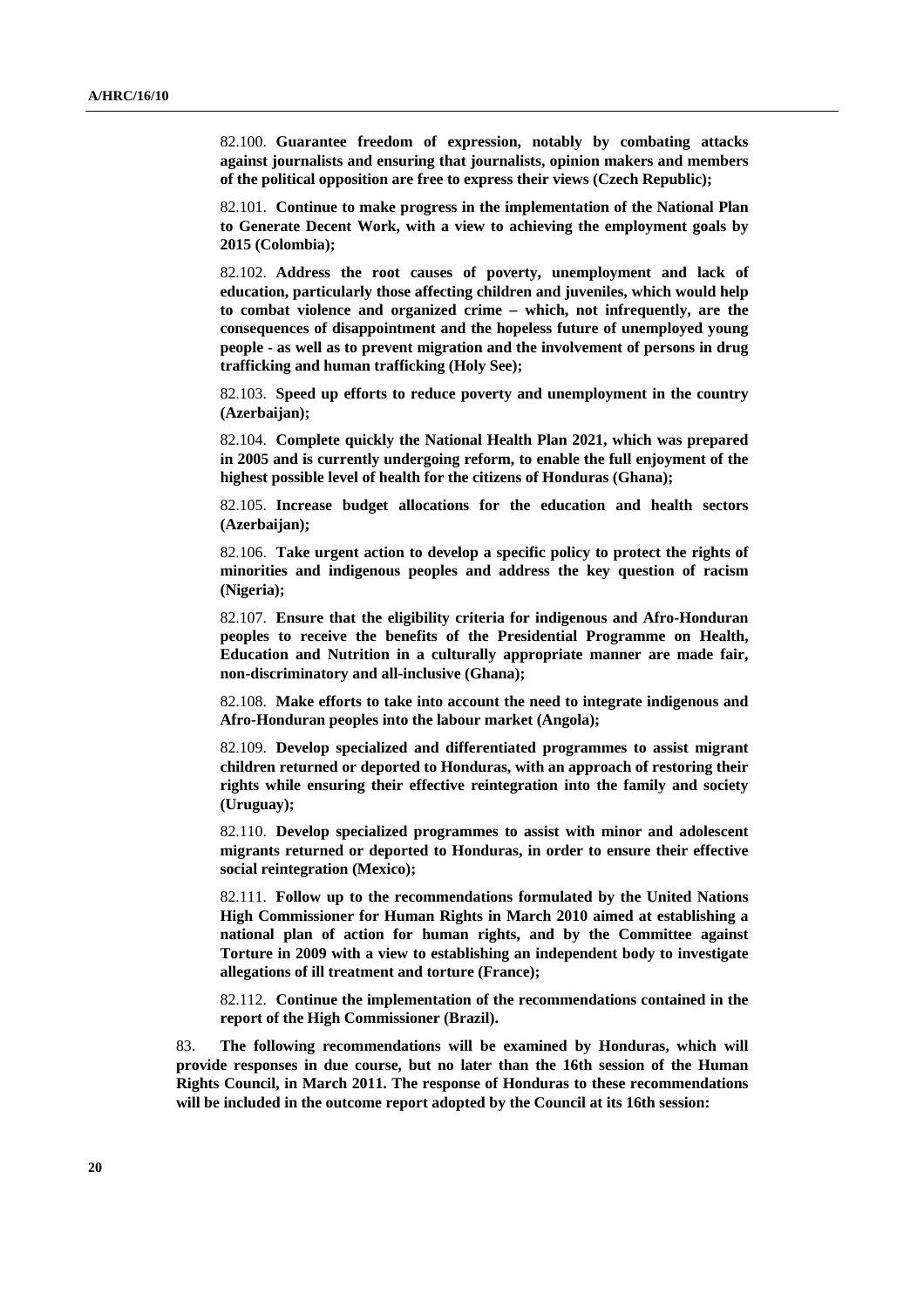83.1. **Ratify the Optional Protocol to the International Covenant on Economic, Social and Cultural Rights, and the Hague Convention on Protection of Children and Cooperation in respect of Intercountry Adoption (Ecuador);**

83.2. **Ratify (Ecuador and Spain)/sign and ratify (France)/consider ratifying (Brazil) the Optional Protocol to the Convention on the Elimination of All Forms of Discrimination against Women;**

83.3. **Ratify the Optional Protocol to the Convention on the Rights of Persons with Disabilities, and sign and ratify the Optional Protocol to the International Covenant on Economic, Social and Cultural Rights (Spain);**

83.4. **Enact comprehensive anti-discrimination legislation to effectively protect the human rights of persons belonging to indigenous minorities and Afro-Honduran peoples and of lesbian, gay, bisexual and transgender persons, in particular with regard to violence against such persons and their access to the labour market (Austria);**

83.5. **Repeal all national legal provisions that are incompatible with international norms, such as the legislation that encourages detention on the basis of mere suspicion of having broken the law (Haiti);**

83.6. **Establish an institution specifically addressing the rights of children; ensure respect for the rights of indigenous children or children living in rural or remote areas; adopt the necessary measures to ensure respect for the rights of girls, boys and adolescents living in the streets or in situations of vulnerability (Ecuador);**

83.7. **Adopt a comprehensive law on non-discrimination based on international human rights standards, including gender identity and expression, and sexual orientation, which would enhance and specify the protection provided for in article 321 of the Penal Code, and which would create an independent body to promote non-discrimination and equality, and monitor compliance with this law by public and private actors (Ireland);**

83.8. **Include sexual orientation and gender identity as grounds in antidiscrimination legislation, and provide training to law enforcement and judicial officials to promote respect for the rights of all persons, regardless of their sexual orientation or gender identity (Netherlands);**

83.9. **Consider new concrete guarantees so that human rights defenders can do their work (Chile);**

83.10. **Empower the Public Prosecutor's Office with its own investigative capacity to enable it to carry out independent inquiries (Poland);**

83.11. **Drop any disciplinary proceedings against judges perceived as critical of the legality of the coup d'état (Slovakia);**

83.12. **Enact legislation to protect the land rights of indigenous persons and to ensure that their interests are safeguarded in the context of the exploitation of natural resources (Austria).**

84. **All conclusions and/or recommendations contained in the present report reflect the positions of the submitting State(s) and/or the State under review. They should not be construed as endorsed by the Working Group as a whole.**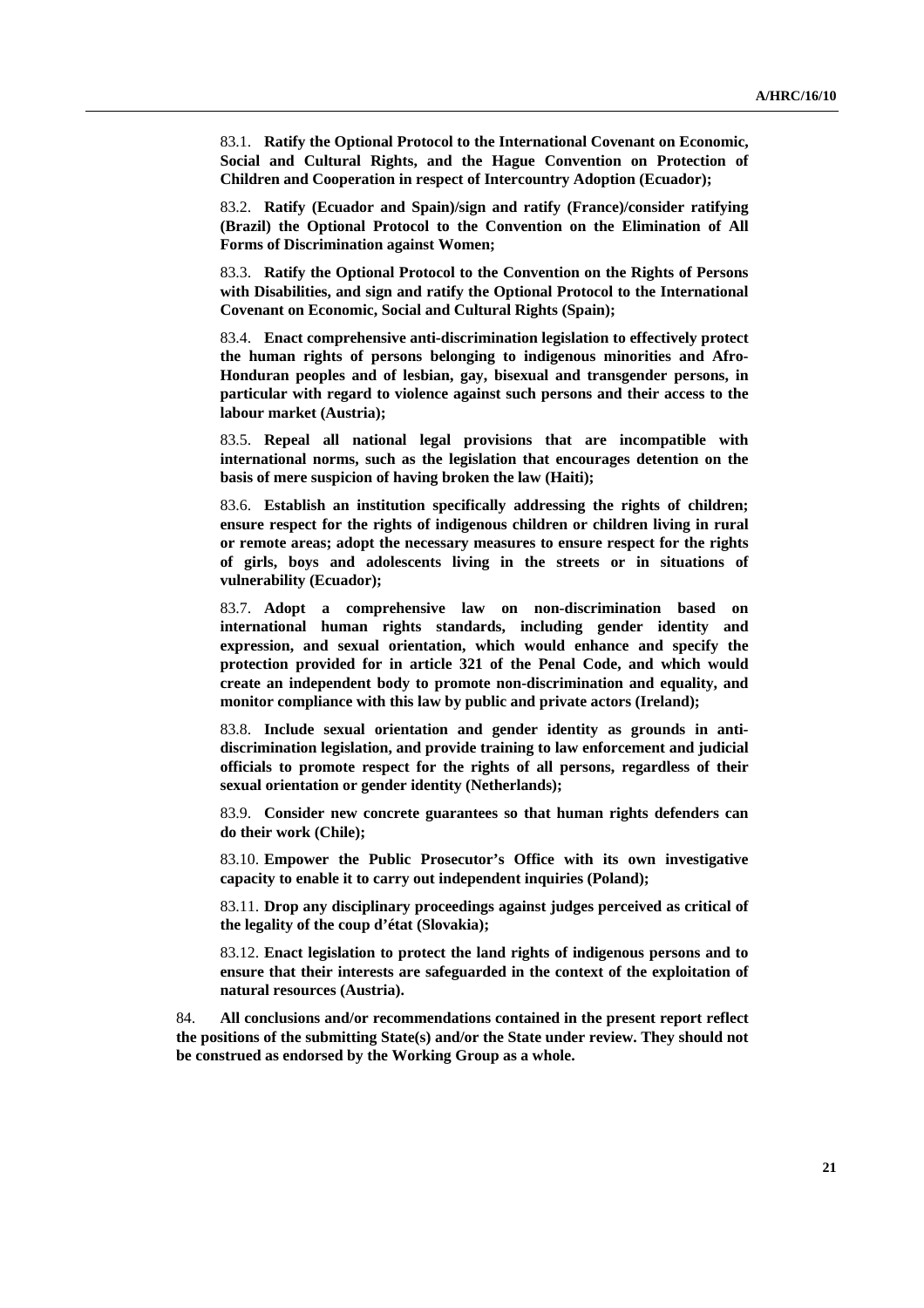## **III. Voluntary pledges and commitments**

85. Honduras recognized that the review was an opportunity for the strengthening of its national capacities and to guide it in addressing its immediate challenges, in particular with regard to its voluntary commitments, including the following:

(a) Starting the process for the preparation and drafting of the national human rights plan of action with the participation of thematic working groups, organizations of civil society, interested groups and institutions with a mandate to promote and protect human rights;

(b) Generating a debate in the National Congress and civil society with a view to harmonizing the regulatory framework of the Telecommunications Sector Law and ensuring that it is was line with the international human rights conventions and standards, in particular with regard to the levels of public, private and community broadcasting;

(c) Promoting the reform of article 209-A of the Criminal Code, referring to the offence of torture, with a view to harmonizing it with the Optional Protocol to the Convention against Torture;

(d) Promoting discussion of the draft law against trafficking in persons and sexual and commercial exploitation, which prohibited and punished all forms of such offences, in accordance with the relevant Protocol;

(e) Increasing the efforts of the State to improve conditions for citizen security, considering as priority elements attention to victims of violence and crime, arms control, the professionalization and modernization of the national police and armed forces, and making accountable all authorities responsible for the implementation of the policy and strategy on citizen security.